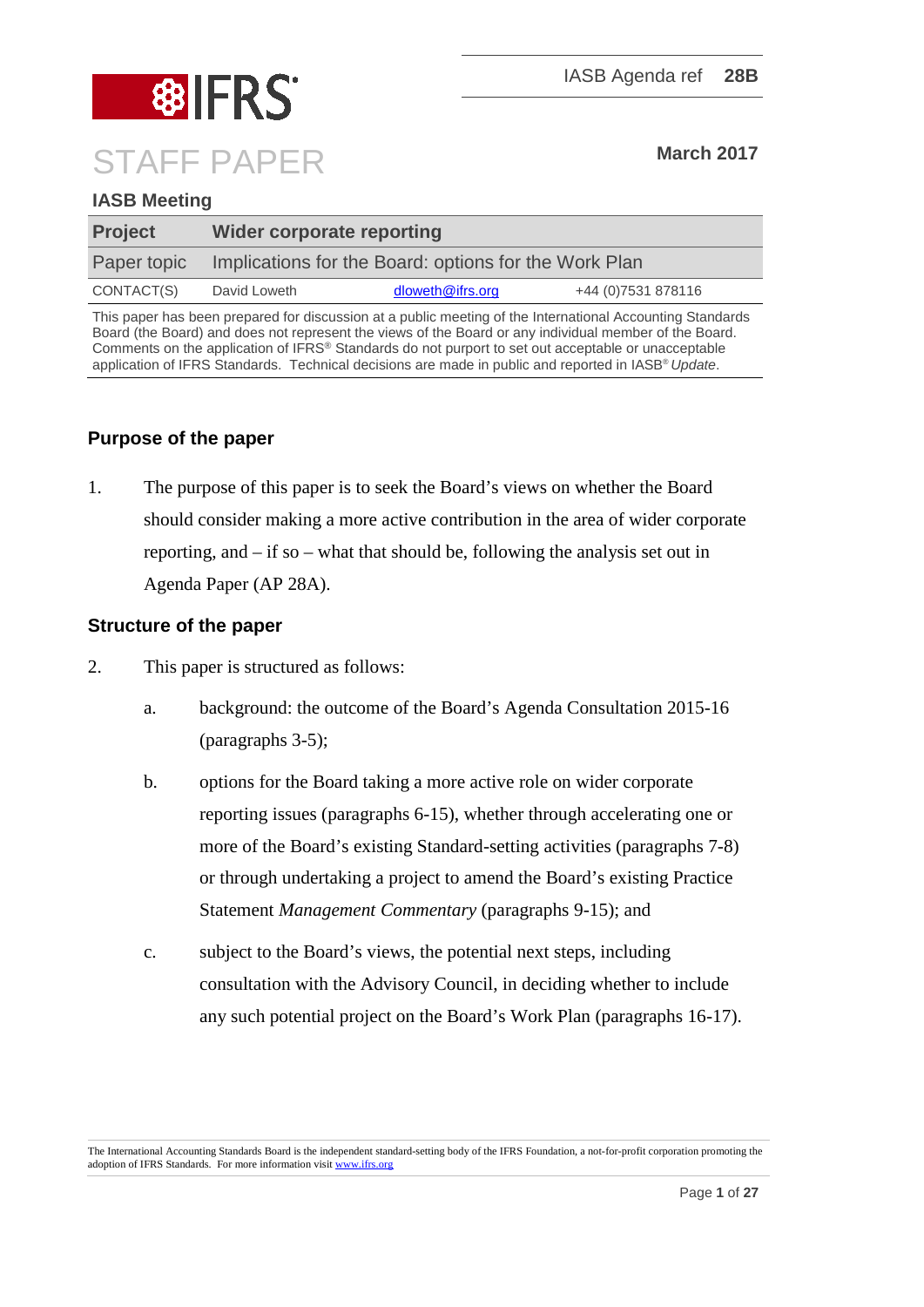# **Background: the outcome of the Board's Agenda Consultation 2015-16**

- 3. The Board carried out its most recent Agenda Consultation over the course of 2015 and 2016, announcing the results in the *IASB® Work Plan 2017–2021: Feedback Statement on the 2015 Agenda Consultation[1](#page-1-0)* (the Feedback Statement). The Feedback Statement noted that, in terms of responses received relating to the balance and scope of the Board's activities: "Some investors put greater emphasis than other respondents on wider corporate reporting issues and extending the Board's activities to include topics such as human and intellectual capital, climate change and reporting for entities listed on an unregulated market. A number of environmental groups also said that reporting on climate change was an issue of growing importance. Some respondents to the Trustees' Strategic Review also suggested that the Board should widen its activities" (Feedback Statement, page 35).
- 4. The Board's response, as set out in the Feedback Statement, was to refer to the outcome of the Trustees' review of structure and effectiveness (referred to in paragraph 4 of AP 28A) and the allocation of some modest staff resource to monitor wider corporate reporting issues. The Feedback Statement also noted that: "Some implications of climate change are within the scope of active projects or pipeline research projects, such as those on Provisions, Extractive Activities and Pollutant Pricing Mechanisms. The Board did not add to its work plan a broad project on all aspects of climate change. The Board has not identified at this stage any other financial reporting implications of climate change that it believes are likely to require standard-setting over the next five years" (Feedback Statement, page 35).
- 5. The Feedback Statement also noted that one of the major themes for the Board's Work Plan for 2017-2021 would be 'Better communication in financial reporting', including a Disclosure Initiative project on the principles of disclosure, but

-

Wider corporate reporting| Options for the Board's Work Plan Page 2 of 27

<span id="page-1-0"></span><sup>1</sup> The *Feedback Statement* is available at[: http://www.ifrs.org/Current-Projects/IASB-Projects/IASB-agenda](http://www.ifrs.org/Current-Projects/IASB-Projects/IASB-agenda-consultation/2015-agenda-consultation/Documents/2016-Feedback-Statement.pdf)[consultation/2015-agenda-consultation/Documents/2016-Feedback-Statement.pdf.](http://www.ifrs.org/Current-Projects/IASB-Projects/IASB-agenda-consultation/2015-agenda-consultation/Documents/2016-Feedback-Statement.pdf)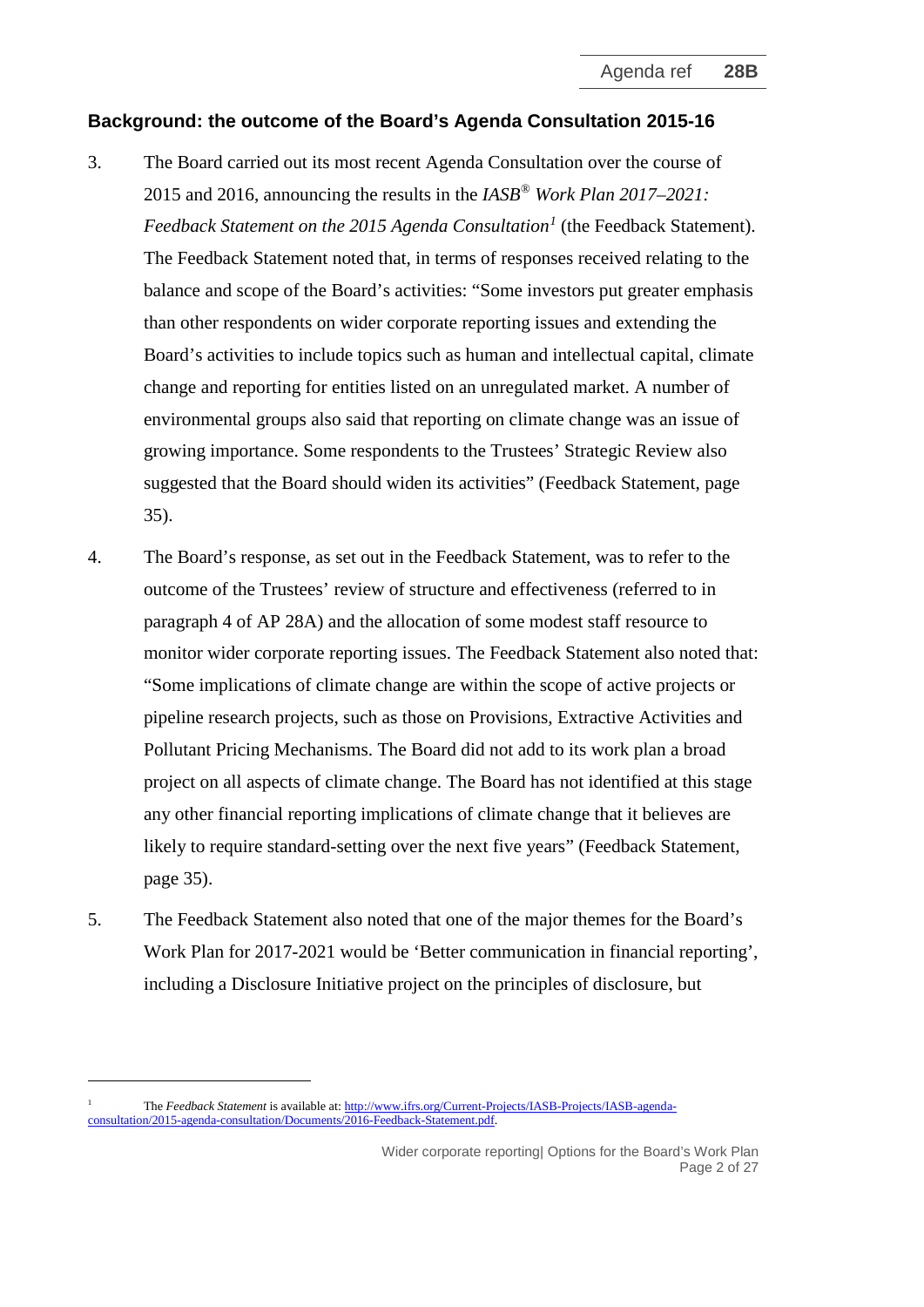without making any specific reference in this context to any aspect of wider corporate reporting.

### **Options for the Board taking a more active role**

6. On the assumption that the Board does wish to consider taking a more active role on wider corporate reporting issues than that set out by the Trustees in the review of structure and effectiveness, the question is what that more active role might comprise and how it might be fulfilled. The following paragraphs set out some initial thoughts on possible options. The staff have limited the options to those that we believe fit within the Trustees' view that the Board should not broaden the scope of its work into areas outside the traditional boundaries of financial reporting<sup>[2](#page-2-0)</sup>, but should set out a view on how its Standards or other pronouncements fit with wider reporting issues. The staff also believe that this work should focus on what can be included in an entity's annual report or integrated report, rather than in a separate sustainability report (which the staff view as very much the domain of the Global Reporting Initiative, GRI, and similar bodies)<sup>[3](#page-2-1)</sup>.

#### *Standard-setting activities in the current Work Plan*

- 7. One option the Board could consider is to move at least one of the three projects referred to in paragraph 4 above from the research pipeline to its research programme of active research projects. As noted above, each of these projects has within its scope some aspects related to wider corporate reporting, climate-related change reporting in particular. In considering such a move, the Board would need to consider various factors, including:
	- (a) the urgency of the problem;

<u>.</u>

- (b) the extent and complexity of the research needed;
- (c) the likely time commitment for stakeholders;

<span id="page-2-0"></span><sup>2</sup> IFRS Foundation (July 2015) *Request for Views: Trustees' Review of Structure and Effectiveness: Issues for the Review*, available at[: http://www.ifrs.org/About-us/IFRS-Foundation/Oversight/Trustees/Documents/WEBSITE\\_IFRS-Foundation-Trustees-](http://www.ifrs.org/About-us/IFRS-Foundation/Oversight/Trustees/Documents/WEBSITE_IFRS-Foundation-Trustees-Review%20-of-Structure-and-Effectiveness_JULY-2015.pdf)[Review%20-of-Structure-and-Effectiveness\\_JULY-2015.pdf,](http://www.ifrs.org/About-us/IFRS-Foundation/Oversight/Trustees/Documents/WEBSITE_IFRS-Foundation-Trustees-Review%20-of-Structure-and-Effectiveness_JULY-2015.pdf) see paragraph 28 on page 11.

<span id="page-2-1"></span>That said, the work of a number of other bodies in the sustainability arena, including the Climate Disclosure Standards Board (CDSB) and the Sustainability Accounting Standards Board (SASB) could have more direct implications for the Board, as their frameworks/standards focus on disclosures in mainstream corporate reports/filings, rather than in separate sustainability reports.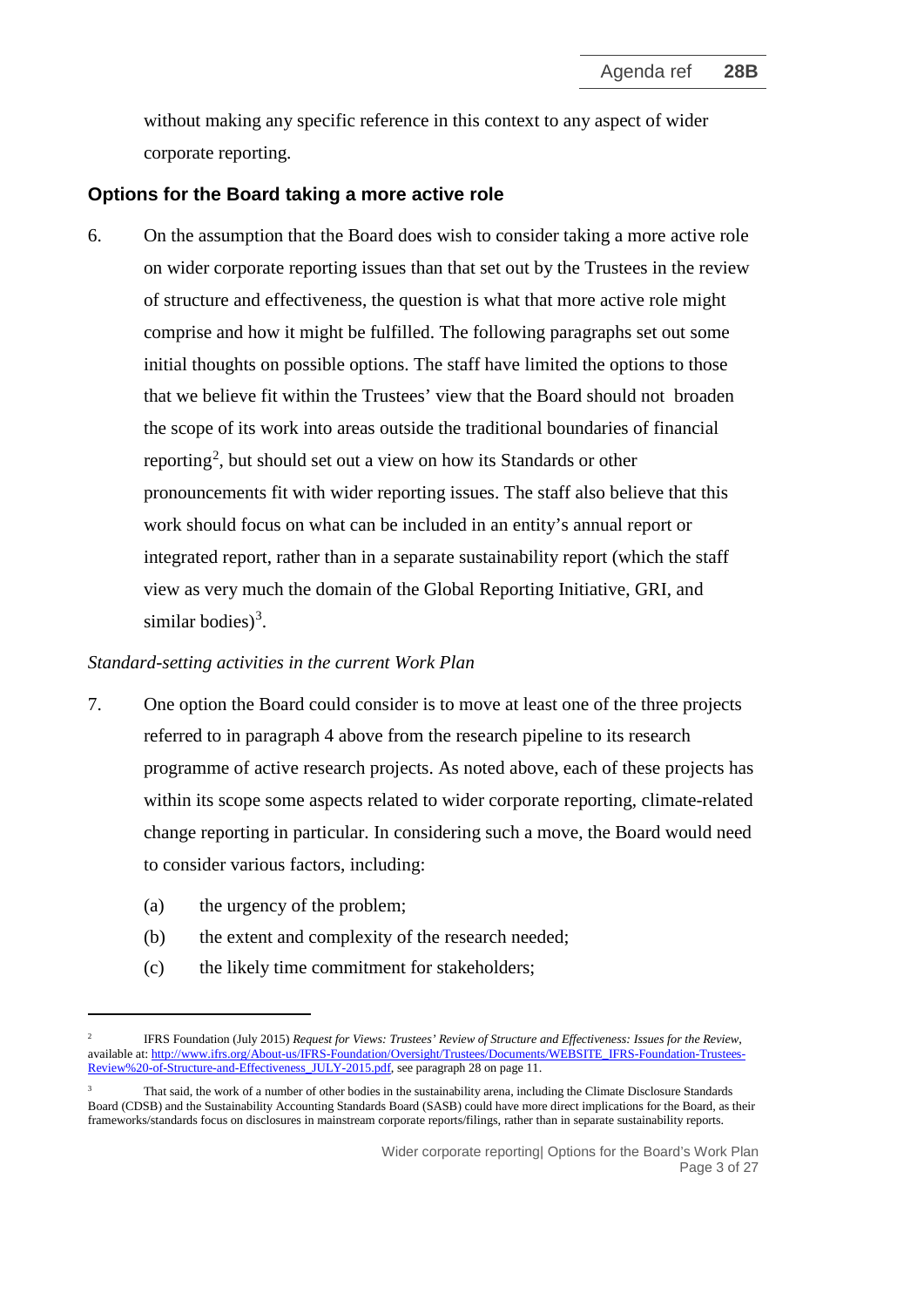- (d) the overall balance of the active work plan;
- (e) interactions with other current or future projects;
- (f) the availability of appropriate staff and sufficient Board time to carry out the research project over an appropriate timescale, without diverting resources from other projects; and
- (g) the most efficient time to carry out the work<sup>[4](#page-3-0)</sup>.

8. The staff have not carried out any further analysis on the factors outlined in paragraph 7 above since the Agenda Consultation, but would question whether there has been any new development since the publication of the Feedback Statement that would imply a need to move any of the three projects to the active research agenda in the short term. The staff also note that, for two of the projects (Provisions and Pollutant Pricing Mechanisms), the Feedback Statement made clear that further research on each of them will be needed to consider the implications of the revised *Conceptual Framework* when it is closer to finalisation. As the latest version of the Board's Work Plan makes clear<sup>[5](#page-3-1)</sup>, publication of the *Conceptual Framework* is still more than 6 months away. The staff view would be not to move any of the three projects from the pipeline to the active research agenda. If the Board did wish to move any of these projects to the active research agenda, then there would need to be a discussion on which project(s) would need to be displaced, and why.

#### **Question for the Board: Existing Standard-setting activities**

Does the Board agree with the staff view that at this stage the three projects on Provisions, Pollutant Pricing Mechanisms and Extractive Activities should remain in the research pipeline and become an active research project in due course? If not, do Board members have a view as to which projects on the active agenda should be displaced?

<u>.</u>

<span id="page-3-0"></span><sup>&</sup>lt;sup>4</sup> As set out in the Board's Feedback Statement referred to in paragraph 3 of this paper, page 33 of the Feedback Statement refers.

<span id="page-3-1"></span><sup>5</sup> Board Work Plan, as of 27 February 2017, available at: [http://www.ifrs.org/Current-Projects/IASB-Projects/Pages/IASB-](http://www.ifrs.org/Current-Projects/IASB-Projects/Pages/IASB-Work-Plan.aspx)[Work-Plan.aspx.](http://www.ifrs.org/Current-Projects/IASB-Projects/Pages/IASB-Work-Plan.aspx)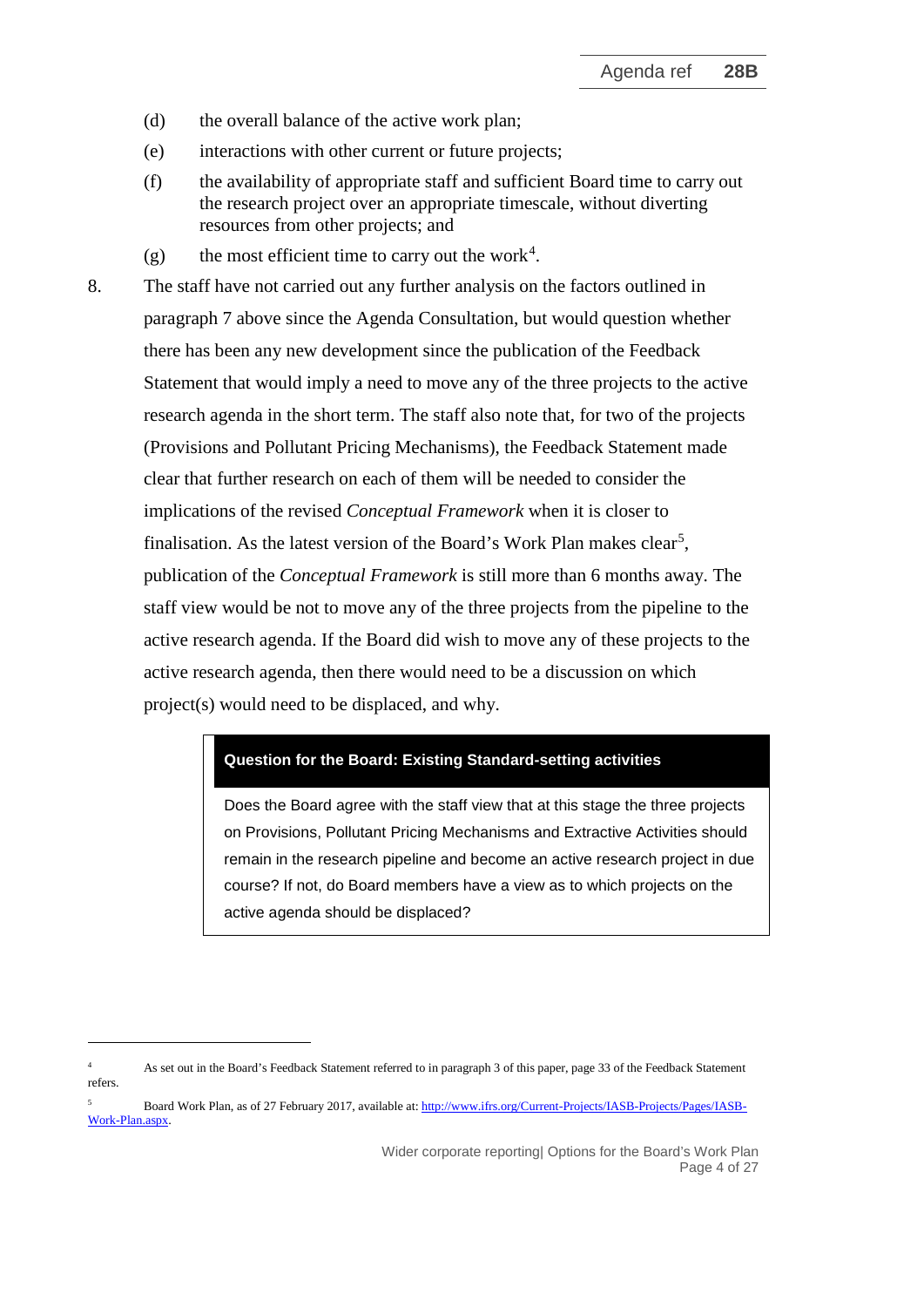#### *Other pronouncements*

- 9. If the Board continues to take the view set out in the Feedback Statement as noted in paragraph 4 above, the issue is what else the Board could do in respect of wider corporate reporting. The staff view is that there would be merit in the Board revisiting its December 2010 Practice Statement *Management Commentary* (the Practice Statement).
- 10. Board members will recall that the purpose of the Practice Statement is to provide a broad, non-binding framework for the presentation of management commentary that relates to financial statements prepared in accordance with IFRS Standards. As the Practice Statement makes clear, management commentary is a narrative report that provides a context within which to interpret an entity's financial position, financial performance and cash flows. It also provides management with an opportunity to explain its objectives and its strategies for achieving those objectives.
- 11. As outlined in AP 28A, there have been many developments since the Practice Statement was published. The Practice Statement shares much in common with such developments, but predates them all. As an example, the table at Appendix A sets out an initial comparison between the <IR> Framework and the Practice Statement that sets out in some detail my view (again, any errors of commission or omission are mine) as to where the two are consistent and where they differ. Some of the main aspects are as follows:
	- (a) Purpose the purpose of an integrated report is focussed on value creation over time, whereas that of Management Commentary is to provide a context within which to interpret the financial statements;
	- (b) Emphasis on the Business Model an important content element of the  $\langle$ IR $>$  Framework (and some other developments, such as the UK strategic report requirements), but not referred in in the Practice Statement;
	- (c) Integration the <IR> Framework, inevitably, is focussed on integration, connectivity and linkage in reporting, whereas the Practice Statement has only two passing references to "integrated information";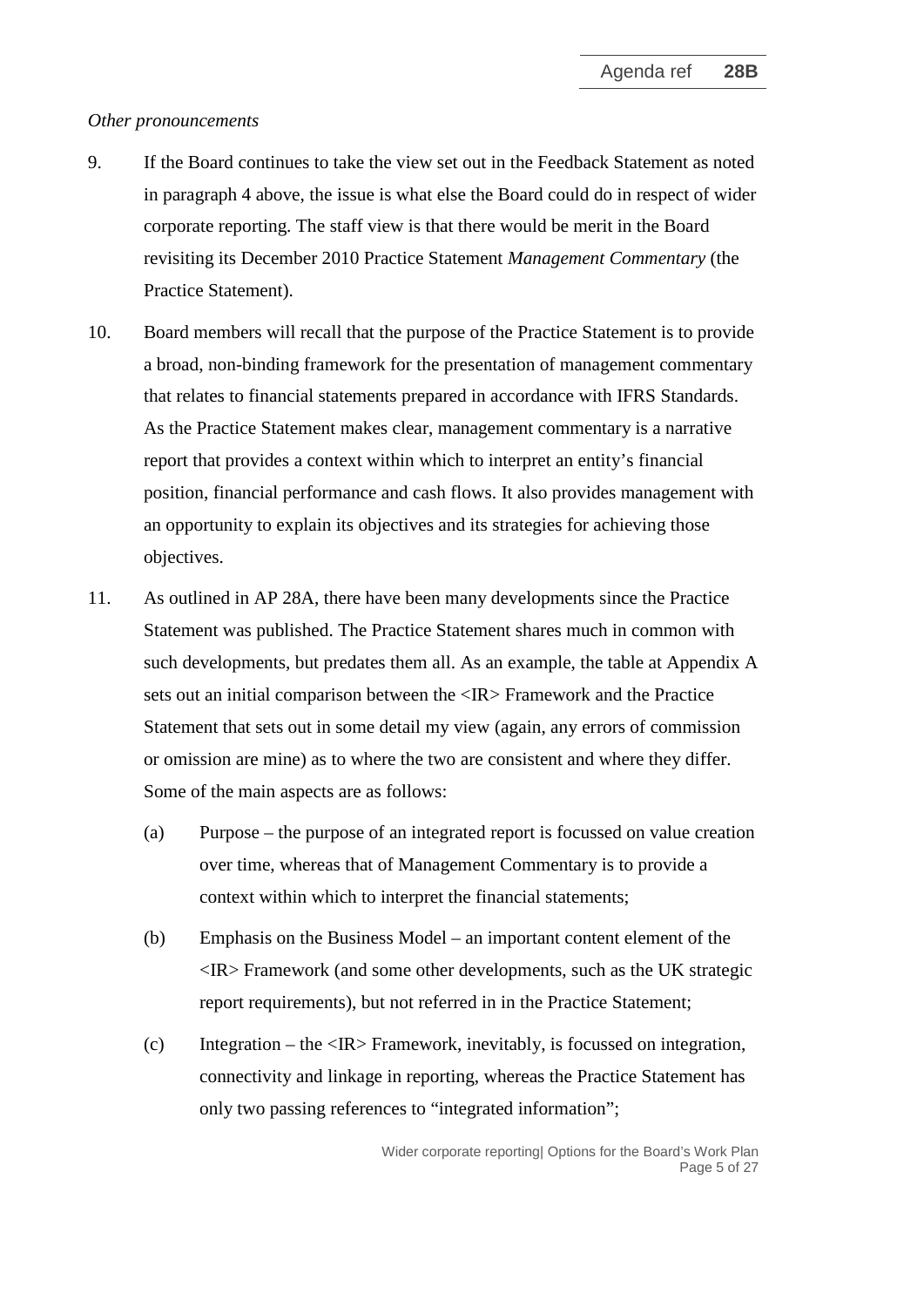- (d) Explicit reference to a broader range of capitals the <IR> Framework includes reference to six capitals (not as a requirement but more as a guideline to ensure that organisations consider all of the capitals they use or affect). The Practice Statement refers in a generic way to resources, risks and relationships. It includes a paragraph on relationships (social and relationship capital in <IR> terminology, with a passing reference to human and intellectual capital resources, but with no specific reference to other issues, notably the environment (natural capital);
- (e) Materiality the <IR> Framework contains much more explicit guidance on materiality, including on the materiality determination process. The Practice Statement would also need to be reviewed to take account of the work the Board has subsequently carried out on materiality in the context of the project on the *Conceptual Framework* and the forthcoming Practice Statement on materiality.
- 12. The staff view is that revising the Practice Statement to reflect such developments as those referred to in AP28A, including the forthcoming final recommendations of the Financial Stability Board (FSB) Task Force on Climate-related Financial Disclosures (TCFD) (see paragraphs 35-37 of AP28A), and examining the implications of the aspects referred in paragraph 11 above, could be a positive contribution to aiding better communication by companies. As noted above, better communication is a major theme of the Board's Work Plan, and a project to revise the Practice Statement could dovetail neatly with, in particular, the Principles of Disclosure project (the Practice Statement already includes a section on the principles of what to present in management commentary). Even though the Practice Statement is non-mandatory, such a revision and update could result in greater clarity and co-ordination between the Practice Statement and the other developments referred to above, possibly in such a way that it could be used by companies reporting under a range of frameworks (whether it be the <IR> Framework, the UK's Strategic Report requirements, or other frameworks or codes).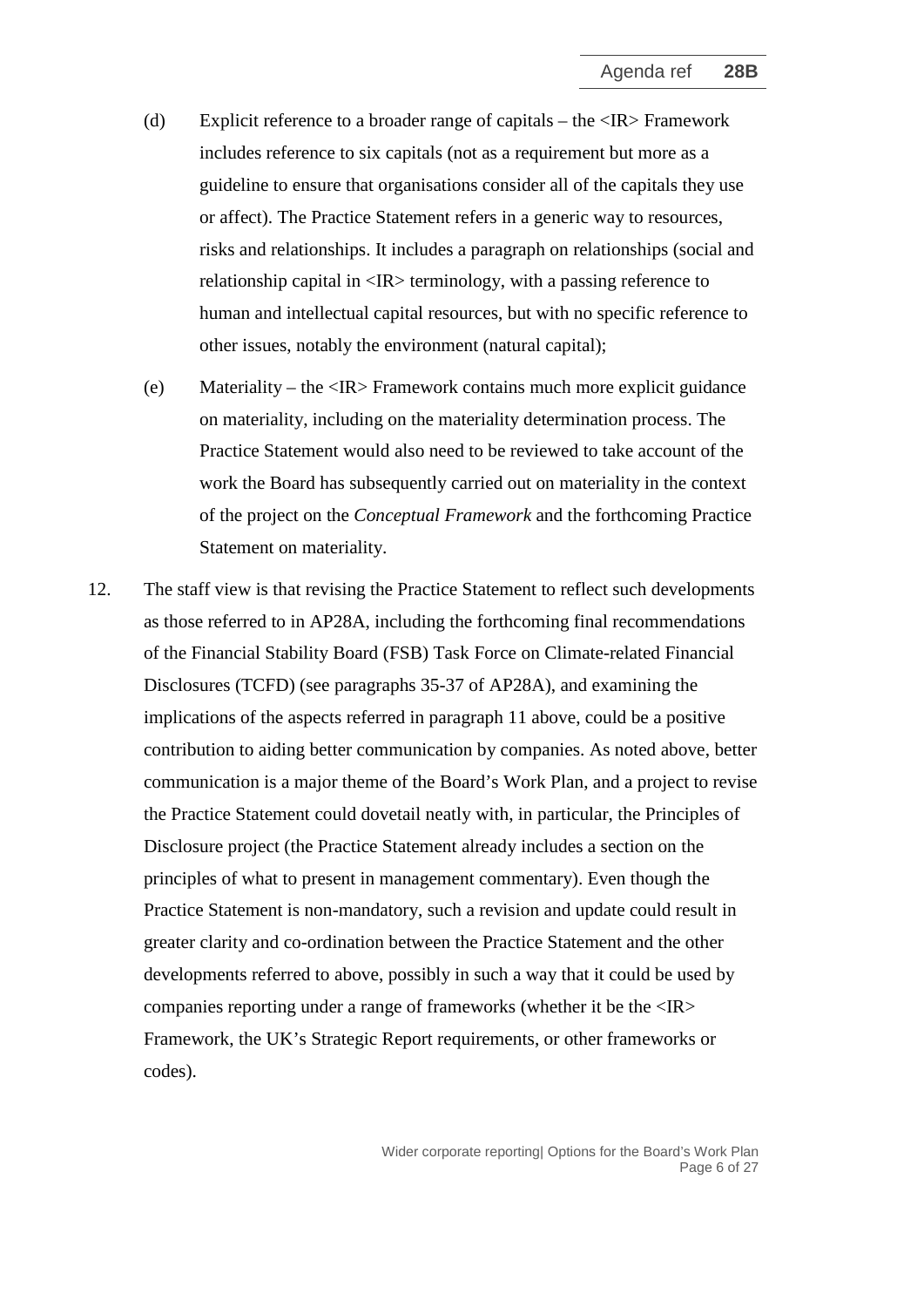- 13. I acknowledge that the possibility of such a project was not included in the Board's Work Plan following the Agenda Consultation referred to above and that further research and analysis of the resource implications would be needed in preparing any agenda proposal for the Board to consider, including whether taking on a project to revise the Practice Statement would imply displacing another project on the Work Plan. That further work would, for example, need to consider other issues such as the potential scope of any revision, whether the project should be conducted solely by the Board or with other parties, the potential risks as well as the benefits of undertaking such a project, plus the factors outlined in paragraph 7 above.
- 14. Some may also question whether such a project would be worthwhile. For example, in response to the Trustees' Request for Views as part of their review of structure and effectiveness referred to in paragraph 4 above, the Institute of Chartered Accountants in England and Wales (ICAEW) made the following comment:

"Before substantial time and effort is invested in moving into the wider corporate reporting space, the Trustees should carefully assess the appetite for the Foundation producing further guidance in this area. Doing so would be of little value if it meant merely replicating work that has already [been] done by others or resulted in non-mandatory guidance that is not widely followed. The IASB's practice statement on management commentary – which in our experience is not widely used in most jurisdictions – might provide a chastening lesson in this regard"<sup>[6](#page-6-0)</sup>.

15. I have been unable (so far) to gauge what the use has been of the Practice Statement, but as a counter to the ICAEW view there is evidence that the Practice Statement has had an important positive influence. For example, in developing its *Climate Change Reporting Framework (Edition 1.1)* in October 2012, the Climate Disclosure Standards Board (CDSB) used the Practice Statement as an important

-

<span id="page-6-0"></span><sup>6</sup> ICAEW (30 November 2015) *IFRS Foundation Trustees' Review of Structure and Effectiveness* (ICAEW Representation 163/15), available at[: http://www.ifrs.org/About-us/IFRS-Foundation/Oversight/Trustees/Trustee-reviews-of-structure-and](http://www.ifrs.org/About-us/IFRS-Foundation/Oversight/Trustees/Trustee-reviews-of-structure-and-effectiveness/2015-Review-of-Structure-and-Effectiveness/Pages/Request-for-Views-Comment-letters.aspx)[effectiveness/2015-Review-of-Structure-and-Effectiveness/Pages/Request-for-Views-Comment-letters.aspx,](http://www.ifrs.org/About-us/IFRS-Foundation/Oversight/Trustees/Trustee-reviews-of-structure-and-effectiveness/2015-Review-of-Structure-and-Effectiveness/Pages/Request-for-Views-Comment-letters.aspx) Comment Letter 44, see paragraph 40 on page 8.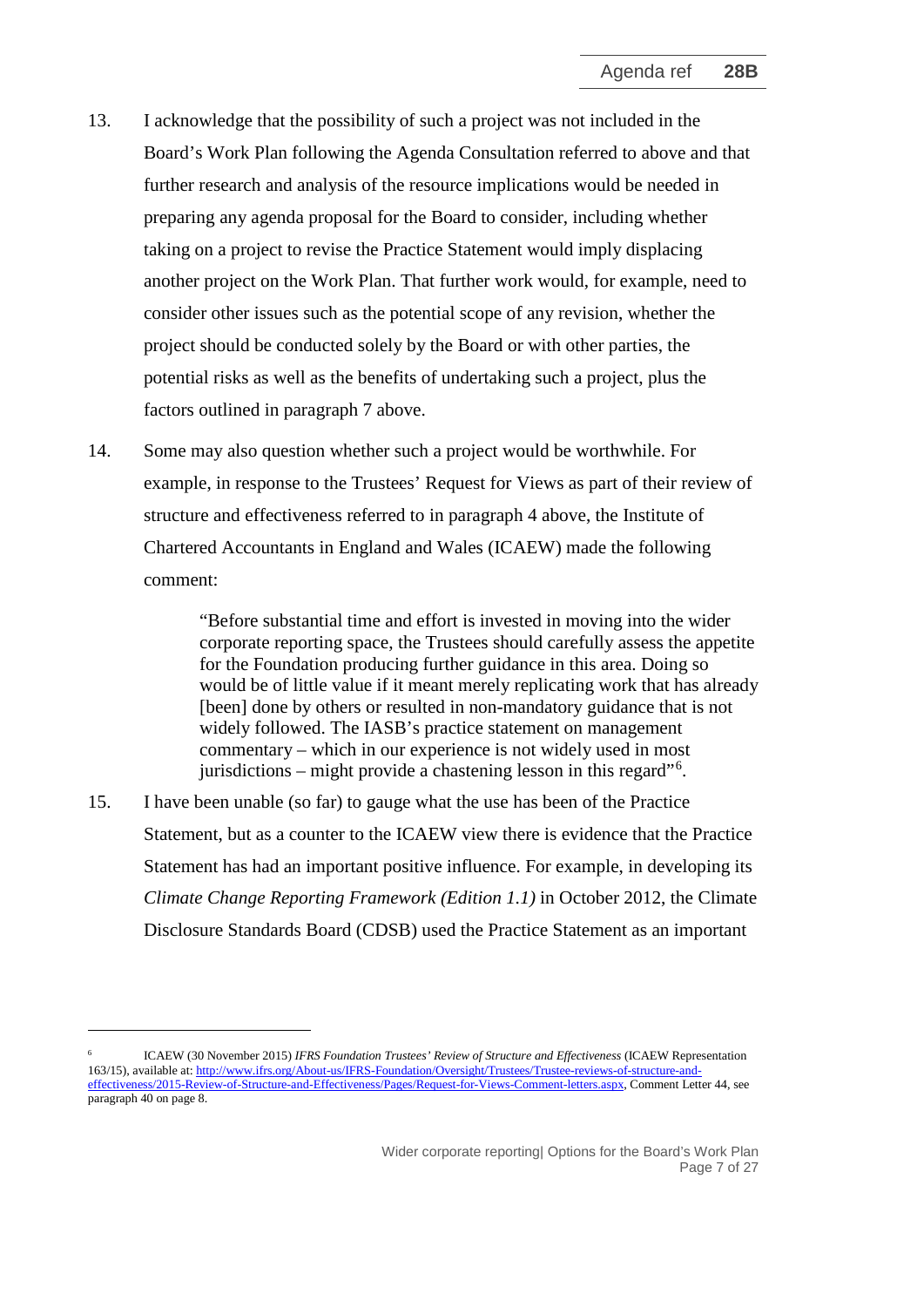reference source<sup>[7](#page-7-0)</sup>. I think that a revised Practice Statement could be of benefit if as the CDSB did in 2012 – other bodies use it as a starting point or a reference point for developing their own requirements or guidance.

#### **Potential next steps**

<u>.</u>

- 16. At this stage I would simply welcome the Board's views on the principle of considering such a project and tasking the staff to do further preparatory work, which can be carried out within the current level of resource. Subject to that further work, the staff plan to come back to the Board with a formal proposal to add a project to the active research agenda to revise the Practice Statement.
- 17. In considering any potential project, there is a need to consult the IFRS Advisory Council (in line with the requirements in Section  $43(a)$  of the IFRS Foundation *Constitution* and paragraph 3.53 of the *Due Process Handbook*). The staff plan is to discuss the developments in wider corporate reporting outlined in AP 28A and the proposals in this paper with the Advisory Council at its meeting on 4-5 April 2017[8](#page-7-1) .

#### **Question for the Board: Management Commentary**

Does the Board agree with the staff view that there would be merit in the Board pursuing further the idea of taking on a project to revise and update the Practice Statement *Management Commentary*? If yes, do Board members agree that the staff should undertake further research and analysis as suggested above?

<span id="page-7-0"></span><sup>7</sup> CDSB (October 2012) *Climate Change Reporting Framework: Advancing and aligning disclosure of climate changerelated information in mainstream reports (Edition 1.1)*, available at: [http://www.cdsb.net/sites/cdsbnet/files/cdsb\\_climate\\_change\\_reporting\\_framework\\_edition\\_1.1.pdf.](http://www.cdsb.net/sites/cdsbnet/files/cdsb_climate_change_reporting_framework_edition_1.1.pdf)

<span id="page-7-1"></span><sup>8</sup> Depending on the outcome with the Board and the Advisory Council, consultations would also need to take place with the Accounting Standards Advisory Forum (ASAF) and accounting standard-setters (given the staff view that any such project should be labelled as a major amendment to the Practice Statement – see paragraph 5.6 of the *Due Process Handbook*).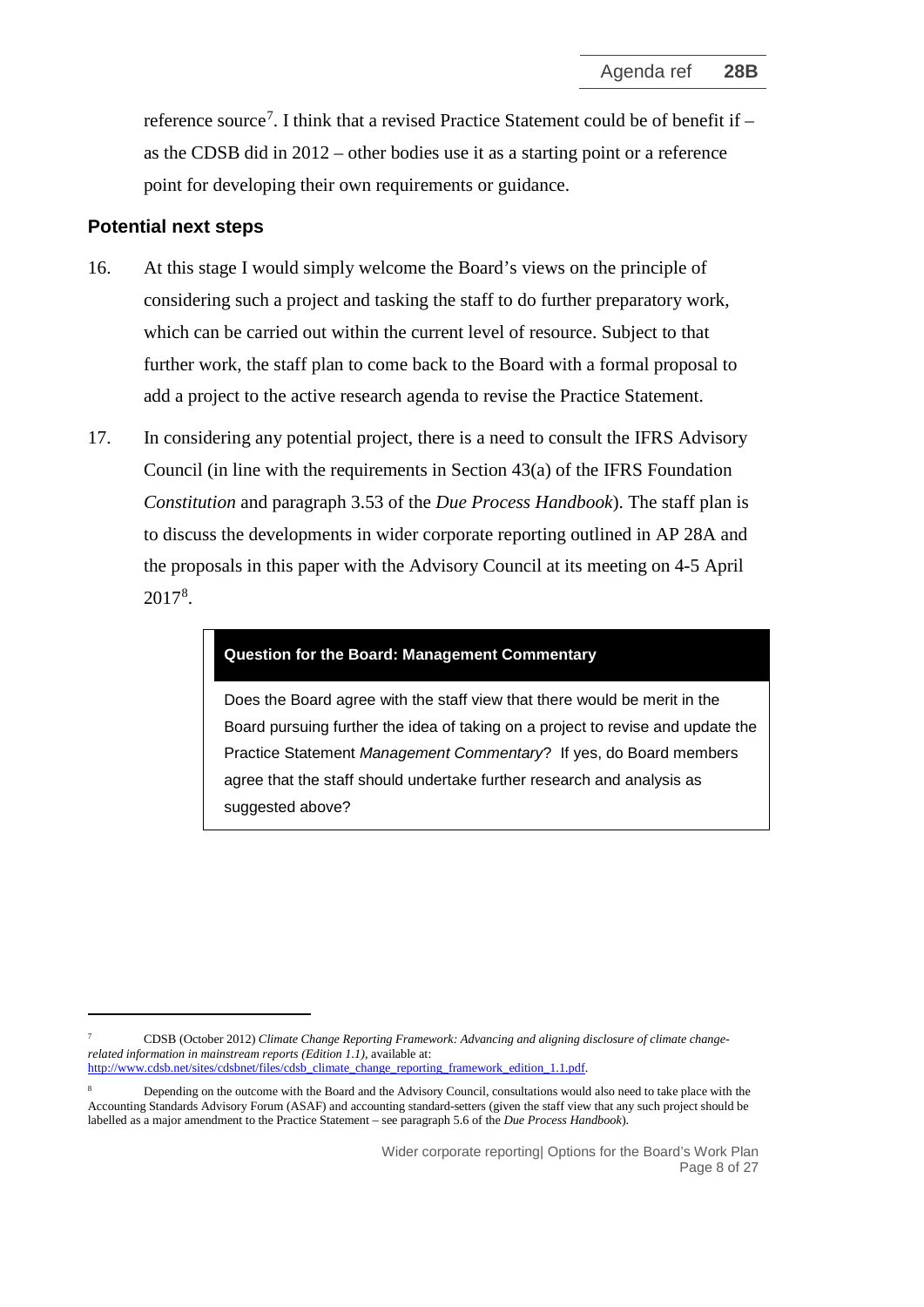# **INITIAL COMPARISON BETWEEN THE <IR> FRAMEWORK AND THE BOARD'S MANAGEMENT COMMENTARY (MC) PRACTICE STATEMENT**

| <b>Aspect</b>               | <ir>Framework</ir>                 | <b>MC</b> Statement               | <b>Initial Staff Comments</b>                  |
|-----------------------------|------------------------------------|-----------------------------------|------------------------------------------------|
| <b>Status</b>               | Non-mandatory                      | Non-mandatory                     | Consistent.                                    |
| <b>Definition of report</b> | "An integrated report is a concise | "Management commentary is a       | Focus of MC is to provide                      |
|                             | communication about how an         | narrative report that provides a  | context for the financial                      |
|                             | organization's strategy,           | context within which to interpret | statements s whereas the focus of              |
|                             | governance, performance and        | the financial position, financial | $\langle IR \rangle$ is on value creation over |
|                             | prospects, in the context of its   | performance and cash flows of an  | time.                                          |
|                             | external environment, lead to the  | entity. It also provides          |                                                |
|                             | creation of value over the short,  | management with an opportunity    |                                                |
|                             | medium and long term."             | to explain its objectives and its |                                                |
|                             | (Framework 1.1)                    | strategies for achieving those    |                                                |
|                             |                                    | objectives." (Paragraph IN3)      |                                                |
| <b>Principles-based?</b>    | Yes. "This Framework is            | Yes. "The Practice Statement sets | Consistent.                                    |
|                             | principles-based. The intent of    | out the principles, qualitative   |                                                |
|                             | the principles-based approach is   | characteristics and elements of   |                                                |
|                             | to strike an appropriate balance   | management commentary that        |                                                |
|                             | between flexibility and            | are necessary to provide users of |                                                |
|                             | prescription that recognizes the   | financial reports with useful     |                                                |
|                             | wide variation in individual       | information. However, the form    |                                                |
|                             | circumstances of different         | and content of management         |                                                |
|                             | organizations while enabling a     | commentary may vary by entity.    |                                                |
|                             | sufficient degree of comparability | Thus, the Statement also provides |                                                |
|                             | across organizations to meet       | principles to enable entities to  |                                                |
|                             | relevant information needs." (1.9) | adapt the information they        |                                                |
|                             |                                    | provide to the particular         |                                                |
|                             | "The content of an organization's  | circumstances of their            |                                                |
|                             | integrated report will depend on   |                                   |                                                |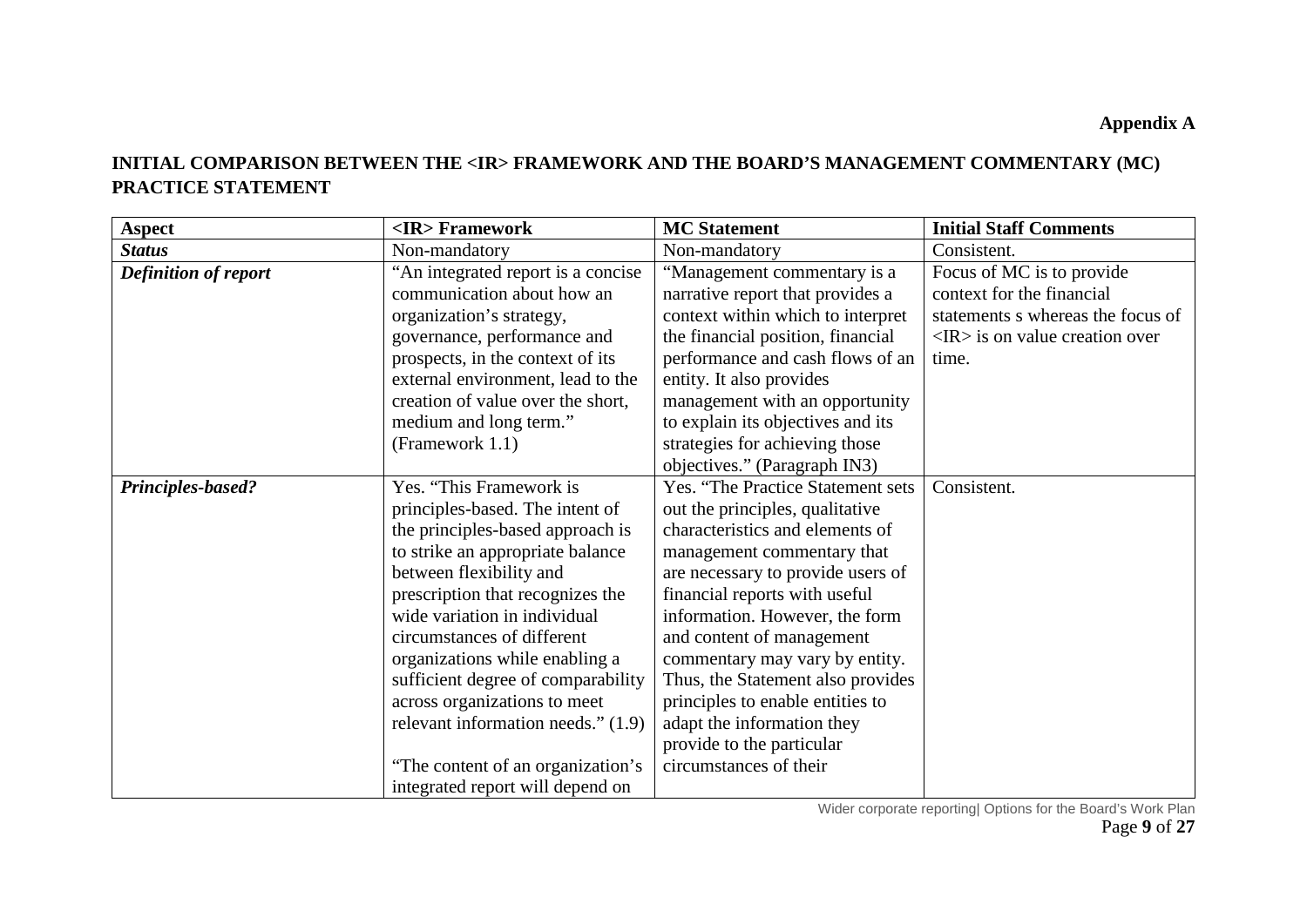| <b>Aspect</b>                 | <ir>Framework</ir>                  | <b>MC</b> Statement                | <b>Initial Staff Comments</b> |
|-------------------------------|-------------------------------------|------------------------------------|-------------------------------|
|                               | the individual circumstances of     | business, including the legal and  |                               |
|                               | the organization. The Content       | economic circumstances of          |                               |
|                               | Elements are therefore stated in    | individual jurisdictions. This     |                               |
|                               | the form of questions rather than   | flexible approach will generate    |                               |
|                               | as checklists of specific           | more meaningful disclosure by      |                               |
|                               | disclosures. Accordingly,           | encouraging entities that choose   |                               |
|                               | judgement needs to be exercised     | to present management              |                               |
|                               | in applying the Guiding             | commentary to discuss those        |                               |
|                               | Principles to determine what        | matters that are most relevant to  |                               |
|                               | information is reported, as well as | their individual circumstances."   |                               |
|                               | how it is reported $\ldots$ " (4.3) | (IN5)                              |                               |
| Purpose of report and primary | "The primary purpose of an          | <b>Users: "Management should</b>   | Consistent.                   |
| <i>audience/users</i>         | integrated report is to explain to  | determine the information to       |                               |
|                               | providers of financial capital how  | include in management              |                               |
|                               | an organization creates value       | commentary considering the         |                               |
|                               | over time. It therefore contains    | needs of the primary users of      |                               |
|                               | relevant information, both          | financial reports. Those users are |                               |
|                               | financial and                       | existing and potential investors,  |                               |
|                               | other." $(1.7)$                     | lenders and other creditors." (8)  |                               |
|                               |                                     |                                    |                               |
|                               | "An integrated report benefits all  | Purpose: "Management               |                               |
|                               | stakeholders interested in an       | commentary should provide users    |                               |
|                               | organization's ability to create    | of financial statements with       |                               |
|                               | value over time, including          | integrated information that        |                               |
|                               | employees, customers, suppliers,    | provides a context for the related |                               |
|                               | business partners, local            | financial statements. Such         |                               |
|                               | communities, legislators,           | information explains               |                               |
|                               | regulators and policy-makers."      | management's view not only         |                               |
|                               | (1.8)                               | about what has happened,           |                               |
|                               |                                     | including both positive and        |                               |
|                               |                                     | negative circumstances, but also   |                               |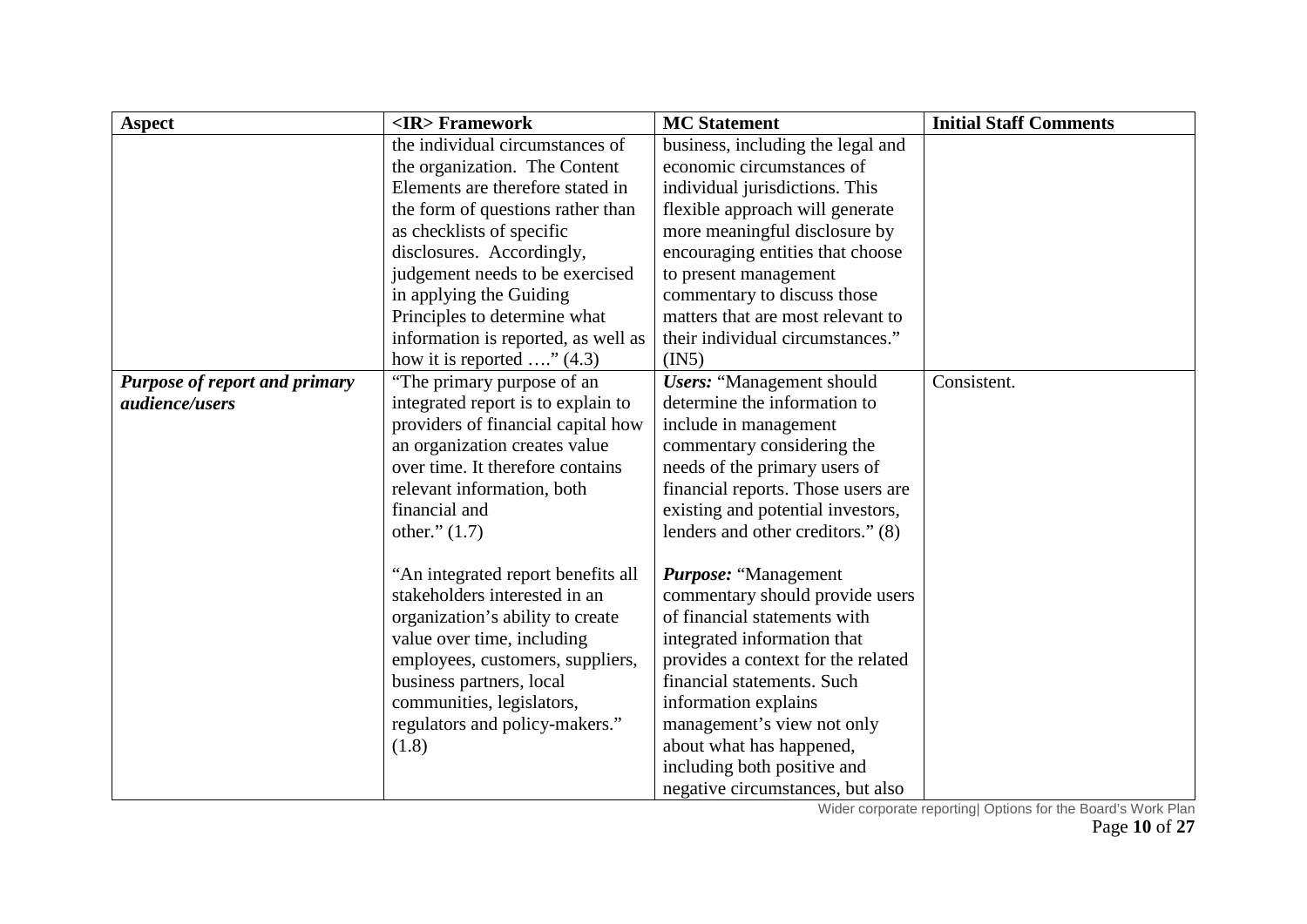| <b>Aspect</b>               | <ir>Framework</ir>                                                                                                                                                                                                                                                                                                             | <b>MC</b> Statement                                                                                                                                                                                                              | <b>Initial Staff Comments</b>                                                                                                                                                                                                                                                                       |
|-----------------------------|--------------------------------------------------------------------------------------------------------------------------------------------------------------------------------------------------------------------------------------------------------------------------------------------------------------------------------|----------------------------------------------------------------------------------------------------------------------------------------------------------------------------------------------------------------------------------|-----------------------------------------------------------------------------------------------------------------------------------------------------------------------------------------------------------------------------------------------------------------------------------------------------|
|                             |                                                                                                                                                                                                                                                                                                                                | why it has happened and what the                                                                                                                                                                                                 |                                                                                                                                                                                                                                                                                                     |
|                             |                                                                                                                                                                                                                                                                                                                                | implications are for the entity's                                                                                                                                                                                                |                                                                                                                                                                                                                                                                                                     |
|                             |                                                                                                                                                                                                                                                                                                                                | future." $(9)$                                                                                                                                                                                                                   |                                                                                                                                                                                                                                                                                                     |
| <b>Fundamental Concepts</b> | Value creation: "Value created<br>by an organization over time<br>manifests itself in increases,<br>decreases or transformations of<br>the capitals caused by the<br>organization's business activities<br>and outputs.<br>That value has two interrelated<br>aspects – value created for:<br>• The organization itself, which | No such fundamental concept<br>identified.                                                                                                                                                                                       | Communicating about value<br>creation is the main purpose of<br>IR. The main purpose of MC, as<br>noted above, is to provide a<br>context for the related financial<br>statements.                                                                                                                  |
|                             | enables financial returns to the<br>providers of financial<br>capital<br>• Others (i.e., stakeholders and<br>society at large)." (2.4)                                                                                                                                                                                         |                                                                                                                                                                                                                                  |                                                                                                                                                                                                                                                                                                     |
|                             | Capitals:                                                                                                                                                                                                                                                                                                                      |                                                                                                                                                                                                                                  |                                                                                                                                                                                                                                                                                                     |
|                             | Financial Capital: "The pool of<br>funds that is:<br>- available to an organization for<br>use in the production of goods or<br>the provision of services<br>- obtained through financing,<br>such as debt, equity or grants, or<br>generated through operations or<br>investments." $(2.15)$                                  | "Management commentary<br>should set out the critical<br>financial and<br>non-financial resources available<br>to the entity and how those<br>resources are used in meeting<br>management's stated objectives<br>for the entity. | Potentially consistent, although:<br>MC is a lot less explicit<br>$\bullet$<br>about the capitals and<br>does not have an<br>equivalent to "Regardless<br>of how an organization<br>categorizes the capitals<br>for its own purposes, the<br>categories identified in<br>paragraph $2.15$ are to be |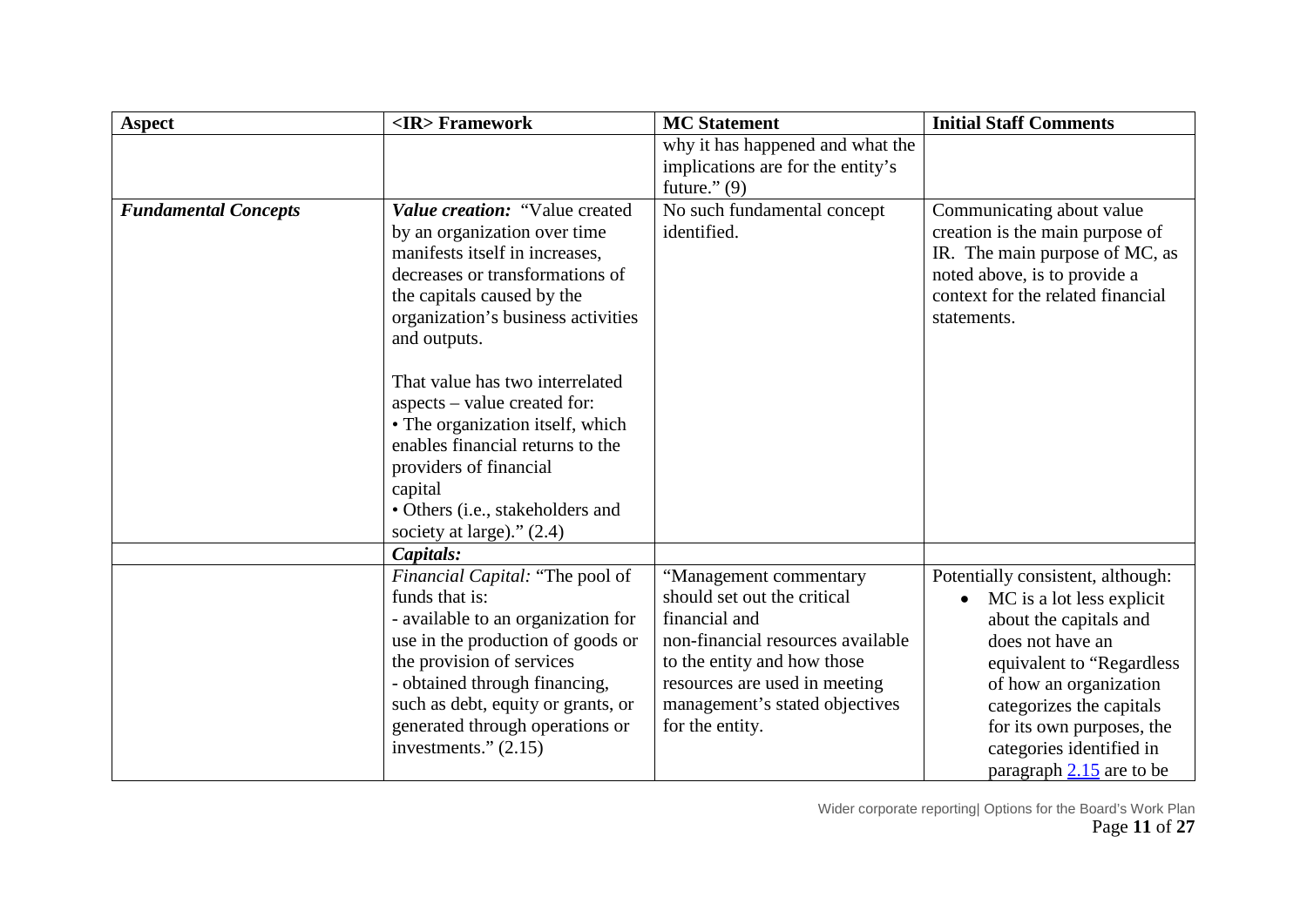| <b>Aspect</b> | <ir>Framework</ir>                 | <b>MC</b> Statement                | <b>Initial Staff Comments</b>    |
|---------------|------------------------------------|------------------------------------|----------------------------------|
|               |                                    | Disclosure about resources         | used as a guideline to           |
|               |                                    | depends on the nature of the       | ensure the organization          |
|               |                                    | entity and on the industries in    | does not overlook a              |
|               |                                    | which the entity operates.         | capital that it uses or          |
|               |                                    | Analysis of the adequacy of the    | affects." $(2.19)$ ; and         |
|               |                                    | entity's capital structure,        | MC does not specify<br>$\bullet$ |
|               |                                    | financial arrangements (whether    | whether "non-financial           |
|               |                                    | or not recognised in the statement | resources available to the       |
|               |                                    | of financial position), liquidity  | entity" is intended to           |
|               |                                    | and cash flows, and human and      | cover use of, and                |
|               |                                    | intellectual capital resources, as | outcomes for, capitals not       |
|               |                                    | well as plans to                   | owned by the organisation        |
|               |                                    | address any surplus resources or   | (externalities).                 |
|               |                                    | identified and expected            |                                  |
|               |                                    | inadequacies, are examples of      |                                  |
|               |                                    | disclosures that can provide       |                                  |
|               |                                    | useful information." (30)          |                                  |
|               | <b>Manufactured Capital:</b>       | As above.                          | As above.                        |
|               | "Manufactured physical objects     |                                    |                                  |
|               | (as distinct from natural physical |                                    |                                  |
|               | objects) that are available to an  |                                    |                                  |
|               | organization for use in the        |                                    |                                  |
|               | production of goods or the         |                                    |                                  |
|               | provision of services, including:  |                                    |                                  |
|               | - buildings                        |                                    |                                  |
|               | - equipment                        |                                    |                                  |
|               | - infrastructure (such as roads,   |                                    |                                  |
|               | ports,                             |                                    |                                  |
|               | bridges, and waste and water       |                                    |                                  |
|               | treatment plants)                  |                                    |                                  |
|               |                                    |                                    |                                  |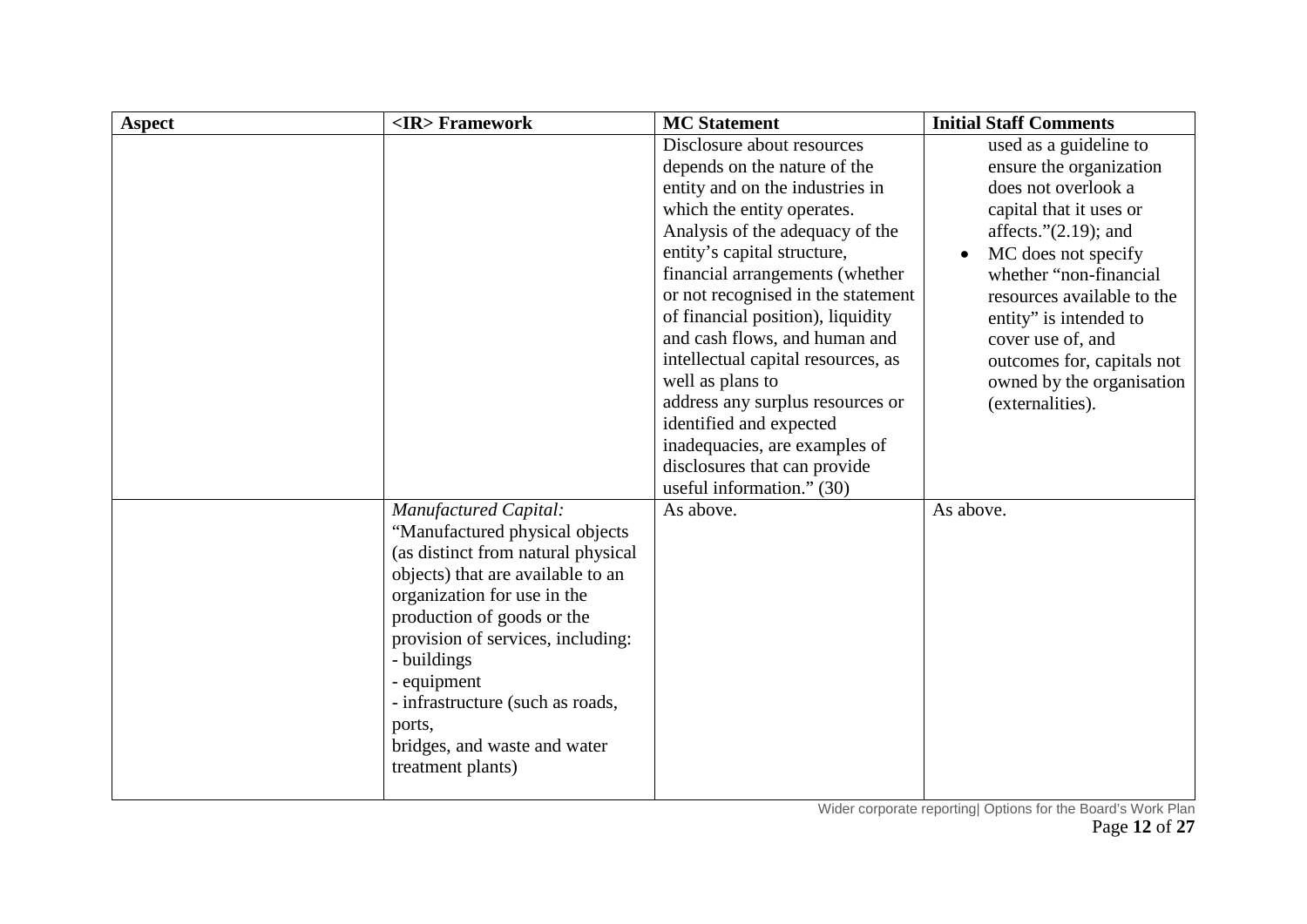| <b>Aspect</b> | <ir> Framework</ir>                  | <b>MC</b> Statement | <b>Initial Staff Comments</b> |
|---------------|--------------------------------------|---------------------|-------------------------------|
|               | Manufactured capital is often        |                     |                               |
|               | created by other organizations,      |                     |                               |
|               | but includes assets manufactured     |                     |                               |
|               | by the reporting organization for    |                     |                               |
|               | sale or when they are retained for   |                     |                               |
|               | its own use." $(2.15)$               |                     |                               |
|               | Intellectual Capital:                | As above.           | As above.                     |
|               | "Organizational,                     |                     |                               |
|               | knowledge-based intangibles,         |                     |                               |
|               | including:                           |                     |                               |
|               | - intellectual property, such as     |                     |                               |
|               | patents, copyrights, software,       |                     |                               |
|               | rights and licences                  |                     |                               |
|               | - "organizational capital" such as   |                     |                               |
|               | tacit knowledge, systems,            |                     |                               |
|               | procedures and protocols." (2.15)    |                     |                               |
|               | Human Capital: "People's             | As above.           | As above.                     |
|               | competencies, capabilities and       |                     |                               |
|               | experience, and their motivations    |                     |                               |
|               | to innovate, including their:        |                     |                               |
|               | - alignment with and support for     |                     |                               |
|               | an organization's governance         |                     |                               |
|               | framework, risk management           |                     |                               |
|               | approach, and ethical values         |                     |                               |
|               | - ability to understand, develop     |                     |                               |
|               | and implement an organization's      |                     |                               |
|               | strategy                             |                     |                               |
|               | - loyalties and motivations for      |                     |                               |
|               | improving processes, goods and       |                     |                               |
|               | services, including their ability to |                     |                               |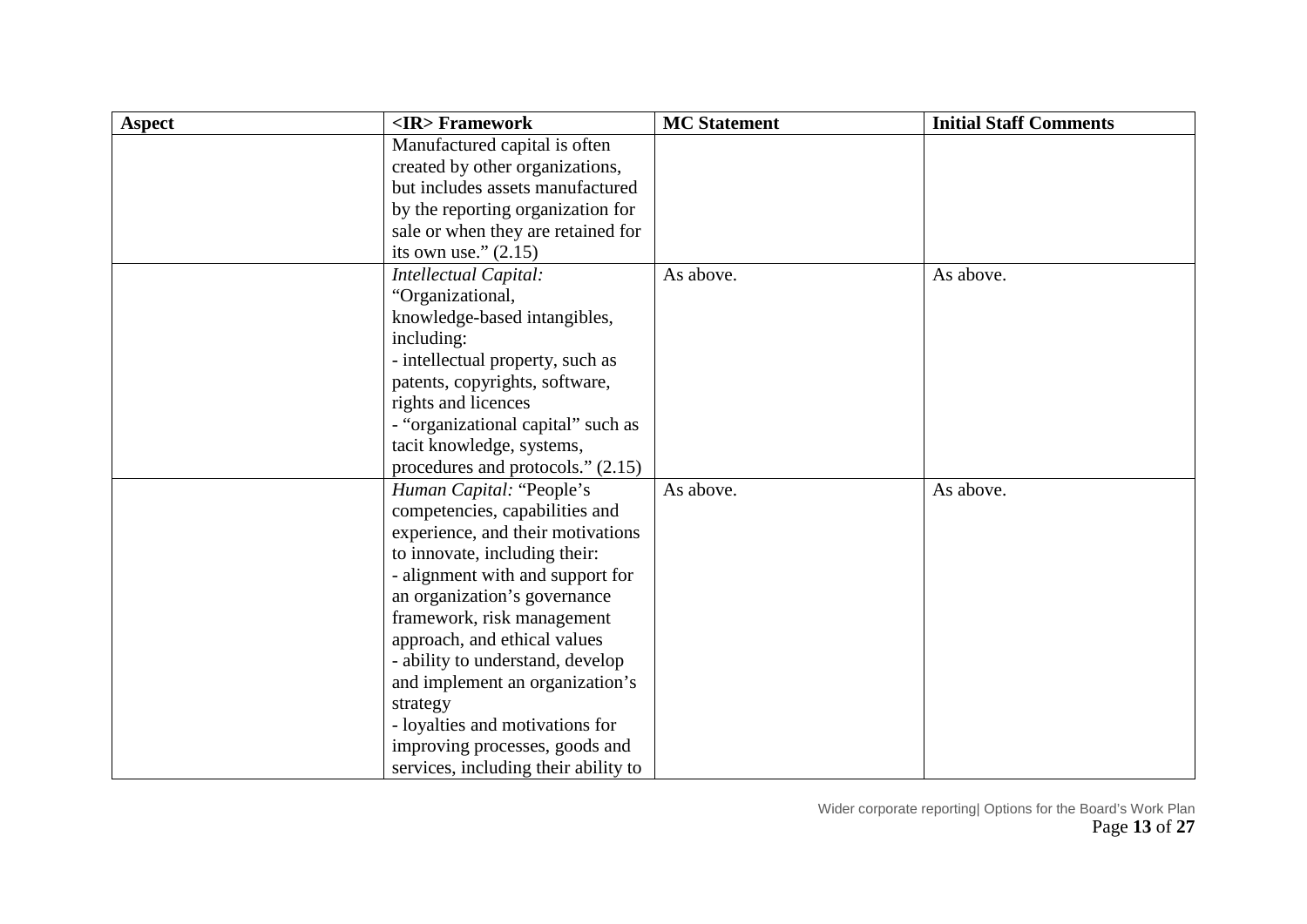| <b>Aspect</b> | <ir>Framework</ir>                  | <b>MC</b> Statement                 | <b>Initial Staff Comments</b>   |
|---------------|-------------------------------------|-------------------------------------|---------------------------------|
|               | lead, manage and collaborate."      |                                     |                                 |
|               | (2.15)                              |                                     |                                 |
|               | Social and Relationship Capital:    | "Management should identify the     | Consistent                      |
|               | "The institutions and the           | significant relationships that the  |                                 |
|               | relationships within and between    | entity has with stakeholders, how   |                                 |
|               | communities, groups of              | those relationships are likely to   |                                 |
|               | stakeholders and other networks,    | affect the performance and value    |                                 |
|               | and the ability to share            | of the entity, and how those        |                                 |
|               | information to enhance individual   | relationships are managed. This     |                                 |
|               | and collective well-being. Social   | type of disclosure helps users of   |                                 |
|               | and relationship capital includes:  | the financial reports to            |                                 |
|               | - shared norms, and common          | understand how an entity's          |                                 |
|               | values and behaviours               | relationships influence the nature  |                                 |
|               | - key stakeholder relationships,    | of its business and whether an      |                                 |
|               | and the trust and willingness to    | entity's relationships expose the   |                                 |
|               | engage that an organization has     | business to substantial risk." (33) |                                 |
|               | developed and strives to build      |                                     |                                 |
|               | and protect with external           |                                     |                                 |
|               | stakeholders                        |                                     |                                 |
|               | - intangibles associated with the   |                                     |                                 |
|               | brand and reputation that an        |                                     |                                 |
|               | organization has developed."        |                                     |                                 |
|               | (2.15)                              |                                     |                                 |
|               | Natural Capital: "All renewable     | Not specifically referred to.       | On the face of it, this is an   |
|               | and non renewable environmental     |                                     | important difference, but could |
|               | resources and processes that        |                                     | be considered to be implied by  |
|               | provide goods or services that      |                                     | the generic references in MC to |
|               | support the past, current or future |                                     | "resources".                    |
|               | prosperity of an organization. It   |                                     |                                 |
|               | includes:                           |                                     |                                 |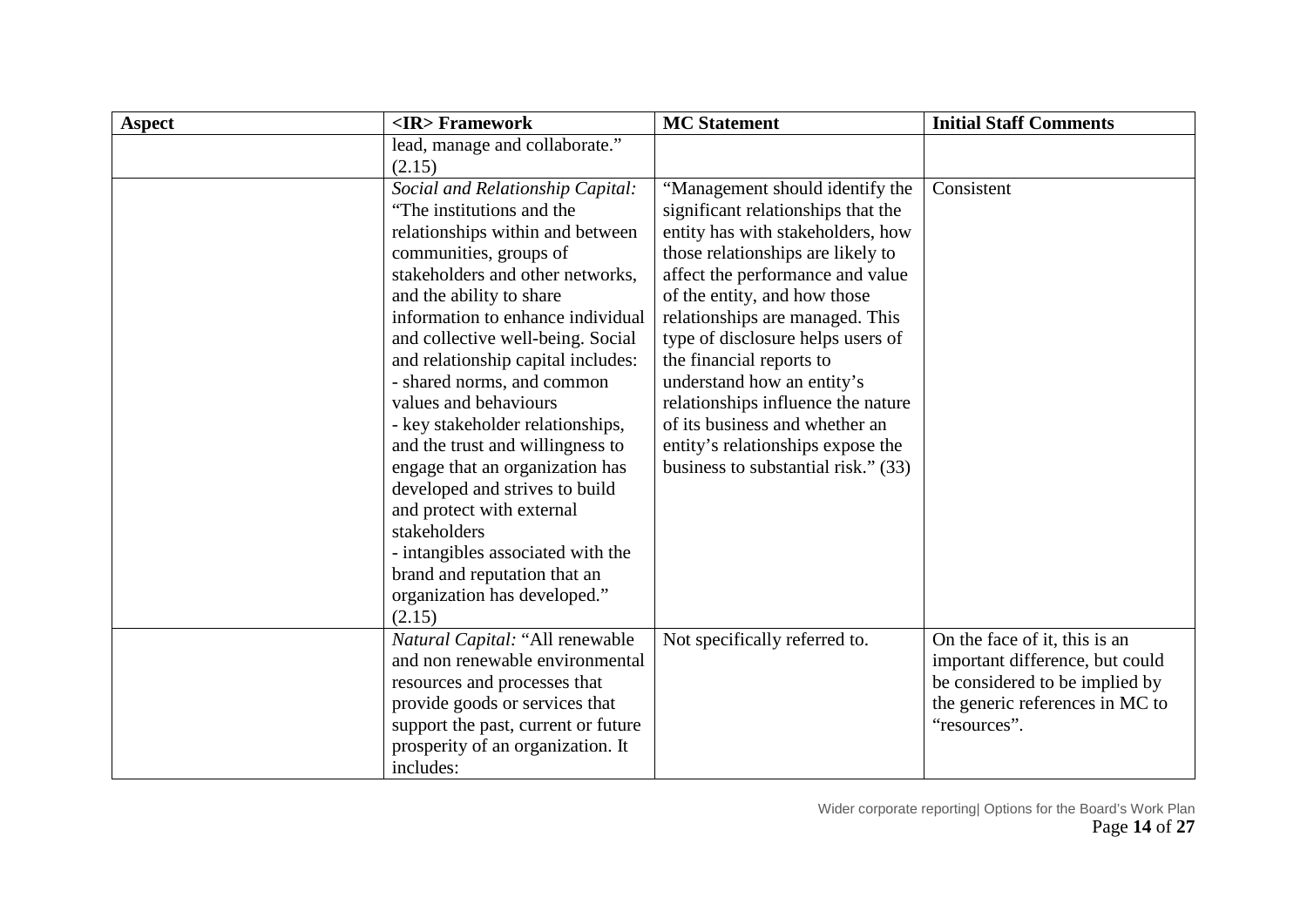| <b>Aspect</b>     | <ir>Framework</ir>                        | <b>MC</b> Statement                 | <b>Initial Staff Comments</b> |
|-------------------|-------------------------------------------|-------------------------------------|-------------------------------|
|                   | - air, water, land, minerals and          |                                     |                               |
|                   | forests                                   |                                     |                               |
|                   | - biodiversity and eco-system             |                                     |                               |
|                   | health". $(2.15)$                         |                                     |                               |
| <b>Principles</b> |                                           | "Management should present          | See purpose above.            |
|                   |                                           | commentary that is consistent       |                               |
|                   |                                           | with the following principles:      |                               |
|                   |                                           | (a) to provide management's         |                               |
|                   |                                           | view of the entity's performance,   |                               |
|                   |                                           | position and progress; and          |                               |
|                   |                                           | (b) to supplement and               |                               |
|                   |                                           | complement information              |                               |
|                   |                                           | presented in the                    |                               |
|                   |                                           | financial statements." $(12)$       |                               |
|                   | A - Strategic focus and future            | "Such (ie management                | Consistent.                   |
|                   | <i>orientation:</i> "An integrated report | commentary) information             |                               |
|                   | should provide insight into the           | explains management's view not      |                               |
|                   | organization's strategy, and how          | only about what has happened,       |                               |
|                   | it                                        | including both positive and         |                               |
|                   | relates to the organization's             | negative circumstances, but also    |                               |
|                   | ability to create value in the short,     | why it has happened and what the    |                               |
|                   | medium and long term and to its           | implications are for the entity's   |                               |
|                   | use of and effects on the                 | future." $(9)$                      |                               |
|                   | capitals." $(3.3)$                        |                                     |                               |
|                   |                                           | "Management commentary              |                               |
|                   |                                           | should communicate                  |                               |
|                   |                                           | management's                        |                               |
|                   |                                           | perspective of the entity's         |                               |
|                   |                                           | direction. Such information does    |                               |
|                   |                                           | not predict the future, but instead |                               |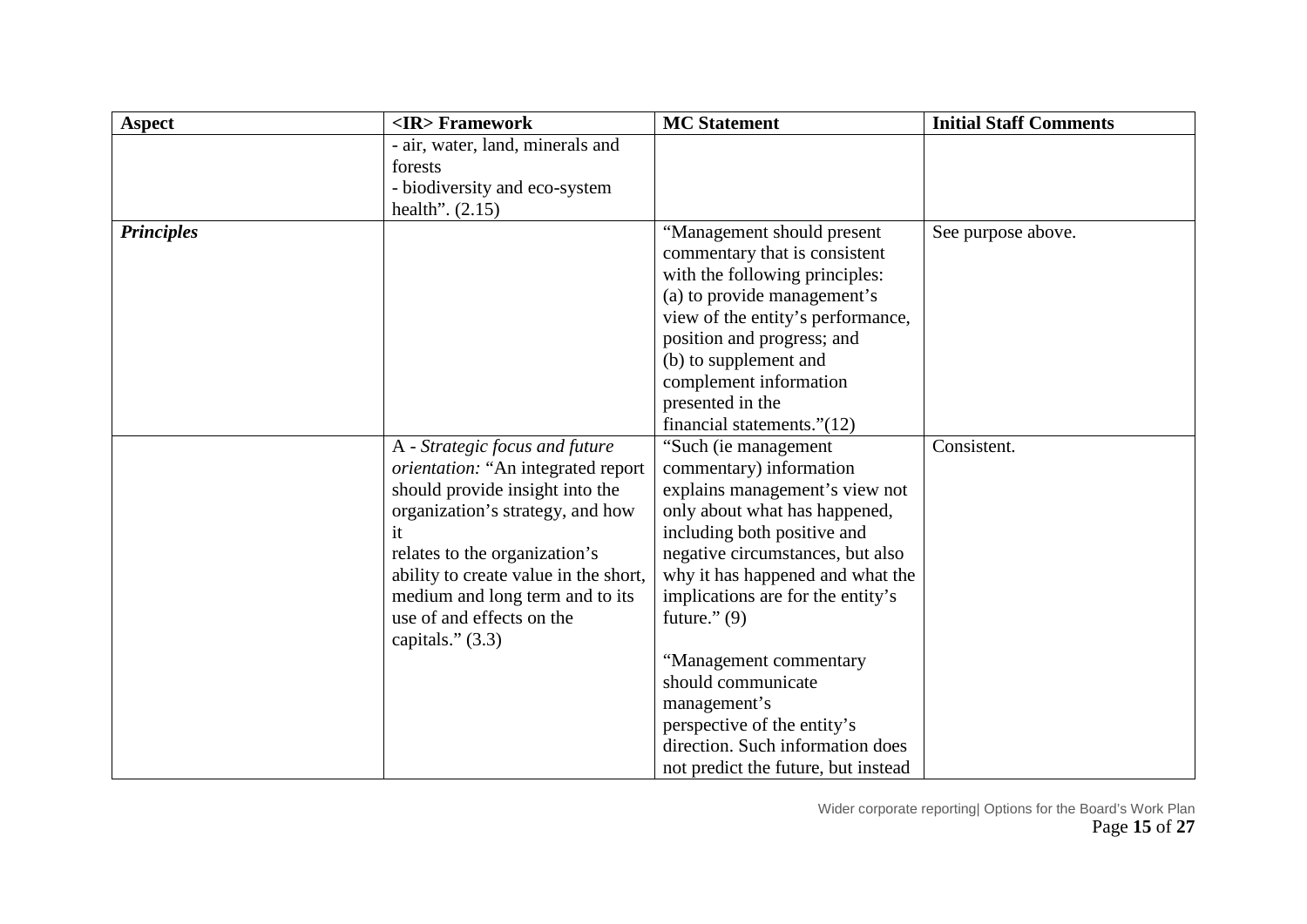| <b>Aspect</b> | <ir>Framework</ir>                  | <b>MC</b> Statement                   | <b>Initial Staff Comments</b>                     |
|---------------|-------------------------------------|---------------------------------------|---------------------------------------------------|
|               |                                     | sets out management's objectives      |                                                   |
|               |                                     | for the entity and its strategies for |                                                   |
|               |                                     | achieving those objectives." (17)     |                                                   |
|               | B - Connectivity of information:    | "Management commentary                | The use of the word "integrated"                  |
|               | "An integrated report should"       | should provide users of financial     | in MC statement could (and                        |
|               | show a holistic picture of the      | statements with integrated            | should) be viewed as a pointer to                 |
|               | combination, interrelatedness and   | information that provides a           | the importance of connectivity.                   |
|               | dependencies between the factors    | context for the related               | But the emphasis is much clearer                  |
|               | that affect the organization's      | financial statements." (9)            | in $\langle IR \rangle$ .                         |
|               | ability to create value over time." |                                       |                                                   |
|               | (3.6)                               | "Management commentary                |                                                   |
|               |                                     | complements and supplements           |                                                   |
|               |                                     | the financial statements by           |                                                   |
|               |                                     | communicating integrated              |                                                   |
|               |                                     | information about the entity's        |                                                   |
|               |                                     | resources and the claims against      |                                                   |
|               |                                     | the entity and its resources, and     |                                                   |
|               |                                     | the transactions and other events     |                                                   |
|               |                                     | that change them." $(10)$             |                                                   |
|               | C - Stakeholder relationships:      | Relationships: "Management            | Consistent, but $\langle IR \rangle$ goes further |
|               | "An integrated report should        | should identify the significant       | by requiring "how and to what                     |
|               | provide insight into the nature     | relationships that the entity has     | extent the organization                           |
|               | and quality of the organization's   | with stakeholders, how those          | understands, takes into account                   |
|               | relationships with its key          | relationships are likely to affect    | and responds to their legitimate                  |
|               | stakeholders, including how and     | the performance and value of the      | needs and interests".                             |
|               | to what extent the organization     | entity, and how those                 |                                                   |
|               | understands, takes into account     | relationships are managed." (33)      |                                                   |
|               | and responds to their legitimate    |                                       |                                                   |
|               | needs and interests." (3.10)        |                                       |                                                   |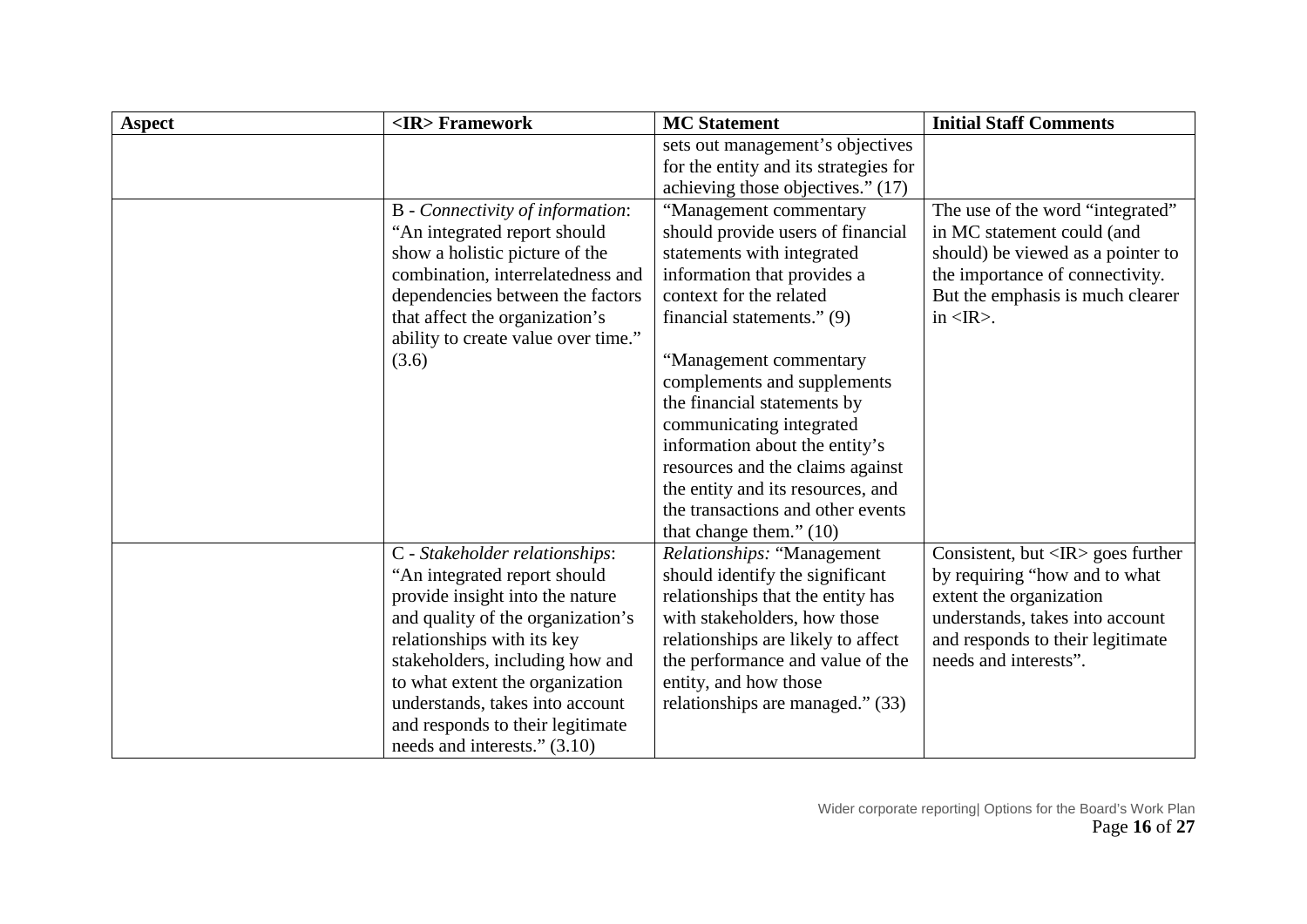| <b>Aspect</b> | <ir>Framework</ir>                                                   | <b>MC</b> Statement                     | <b>Initial Staff Comments</b>                                                                                                                                                                                                                                          |
|---------------|----------------------------------------------------------------------|-----------------------------------------|------------------------------------------------------------------------------------------------------------------------------------------------------------------------------------------------------------------------------------------------------------------------|
|               | D - Materiality: "An integrated                                      | Materiality: "Management                | The statement in MC that                                                                                                                                                                                                                                               |
|               | report should disclose                                               | should include information that is      | "information that is relevant for                                                                                                                                                                                                                                      |
|               | information about matters that                                       | material to the entity in               | an entity will also be material"                                                                                                                                                                                                                                       |
|               | substantively                                                        | management commentary.                  | seems to be different from <ir></ir>                                                                                                                                                                                                                                   |
|               | affect the organization's ability to                                 | Materiality will be different for       | which treats material information                                                                                                                                                                                                                                      |
|               | create value over the short,                                         | each entity. Materiality is an          | as a subset of relevant                                                                                                                                                                                                                                                |
|               | medium and long term." $(3.17)$                                      | 'entity-specific aspect of              | information.                                                                                                                                                                                                                                                           |
|               |                                                                      | relevance'; thus information that       |                                                                                                                                                                                                                                                                        |
|               |                                                                      | is relevant for an entity will also     |                                                                                                                                                                                                                                                                        |
|               |                                                                      | be material." $(21)$                    |                                                                                                                                                                                                                                                                        |
|               | E - Conciseness: "An integrated<br>report should be concise." (3.36) | Not specifically referred to.           | Implied in MC rather than<br>referred to specifically. For<br>example, MC should be "clear<br>and straightforward" (22).<br>Management should avoid<br>duplication of disclosures made<br>in the notes to the financial<br>statements and generic<br>disclosures (23). |
|               | F - Reliability and completeness:                                    | Qualitative characteristics of          | Consistent.                                                                                                                                                                                                                                                            |
|               | "An integrated report should                                         | <i>useful information:</i> "Information |                                                                                                                                                                                                                                                                        |
|               | include all material matters, both                                   | in management commentary                |                                                                                                                                                                                                                                                                        |
|               | positive and negative, in a                                          | should possess the fundamental          |                                                                                                                                                                                                                                                                        |
|               | balanced way and without                                             | qualitative characteristics of          |                                                                                                                                                                                                                                                                        |
|               | material error." (3.39)                                              | relevance and faithful                  |                                                                                                                                                                                                                                                                        |
|               |                                                                      | representation. Information in          |                                                                                                                                                                                                                                                                        |
|               |                                                                      | management commentary should            |                                                                                                                                                                                                                                                                        |
|               |                                                                      | also maximise the enhancing             |                                                                                                                                                                                                                                                                        |
|               |                                                                      | qualitative characteristics of          |                                                                                                                                                                                                                                                                        |
|               |                                                                      | comparability, verifiability,           |                                                                                                                                                                                                                                                                        |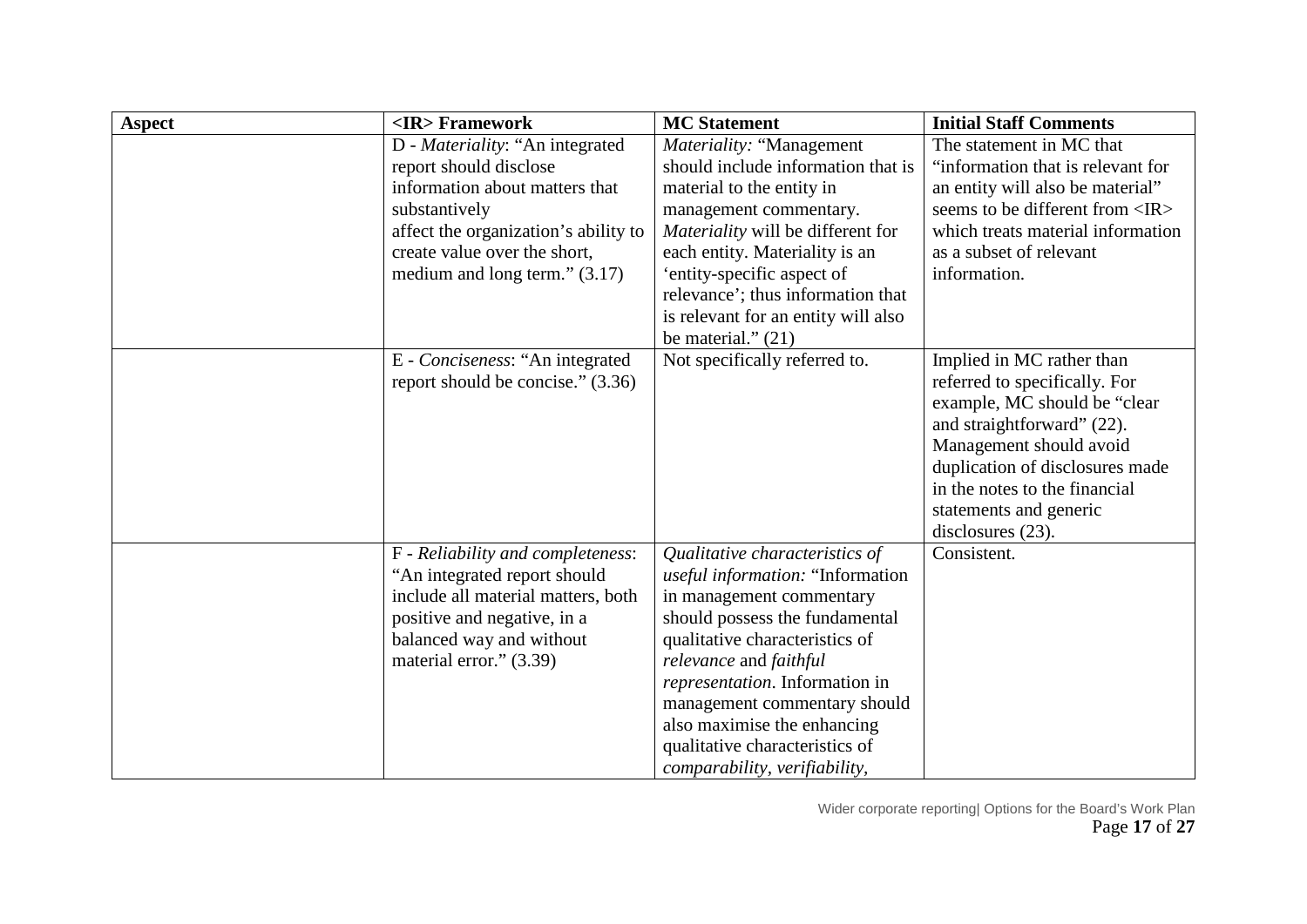| <b>Aspect</b>           | <ir>Framework</ir>                                         | <b>MC</b> Statement                 | <b>Initial Staff Comments</b>           |
|-------------------------|------------------------------------------------------------|-------------------------------------|-----------------------------------------|
|                         |                                                            | timeliness and                      |                                         |
|                         |                                                            | understandability." (20)            |                                         |
|                         | G - Consistency and                                        | As above.                           | Consistent                              |
|                         | <i>comparability:</i> "The information                     |                                     |                                         |
|                         | in an integrated report should be                          |                                     |                                         |
|                         | presented:                                                 |                                     |                                         |
|                         | • On a basis that is consistent                            |                                     |                                         |
|                         | over time                                                  |                                     |                                         |
|                         | • In a way that enables                                    |                                     |                                         |
|                         | comparison with other                                      |                                     |                                         |
|                         | organizations to the extent it is                          |                                     |                                         |
|                         | material to the organization's                             |                                     |                                         |
|                         | own ability to create value over                           |                                     |                                         |
|                         | time." $(3.54)$                                            |                                     |                                         |
| <b>Content elements</b> | A - Organizational overview and                            | A - The nature of the business:     | Consistent                              |
|                         | external environment: "An                                  | "Management should provide a        |                                         |
|                         | integrated report should answer                            | description of the business to      |                                         |
|                         | the question: What does the                                | help users of the financial reports |                                         |
|                         | organization do and what are the                           | to gain an understanding of the     |                                         |
|                         | circumstances under which it                               | entity and of the external          |                                         |
|                         | operates?" $(4.4)$                                         | environment in which it             |                                         |
|                         |                                                            | operates." $(26)$                   | A difference between the two.           |
|                         | B - Governance: "An integrated<br>report should answer the | Not referred to specifically.       | But $\langle IR \rangle$ is not seeking |
|                         | question: How does the                                     |                                     | descriptions of governance              |
|                         | organization's governance                                  |                                     | structure and so on <i>per se</i> , but |
|                         | structure support its ability to                           |                                     | rather how it affects value.            |
|                         | create value in the short, medium                          |                                     |                                         |
|                         | and long term?" $(4.8)$                                    |                                     |                                         |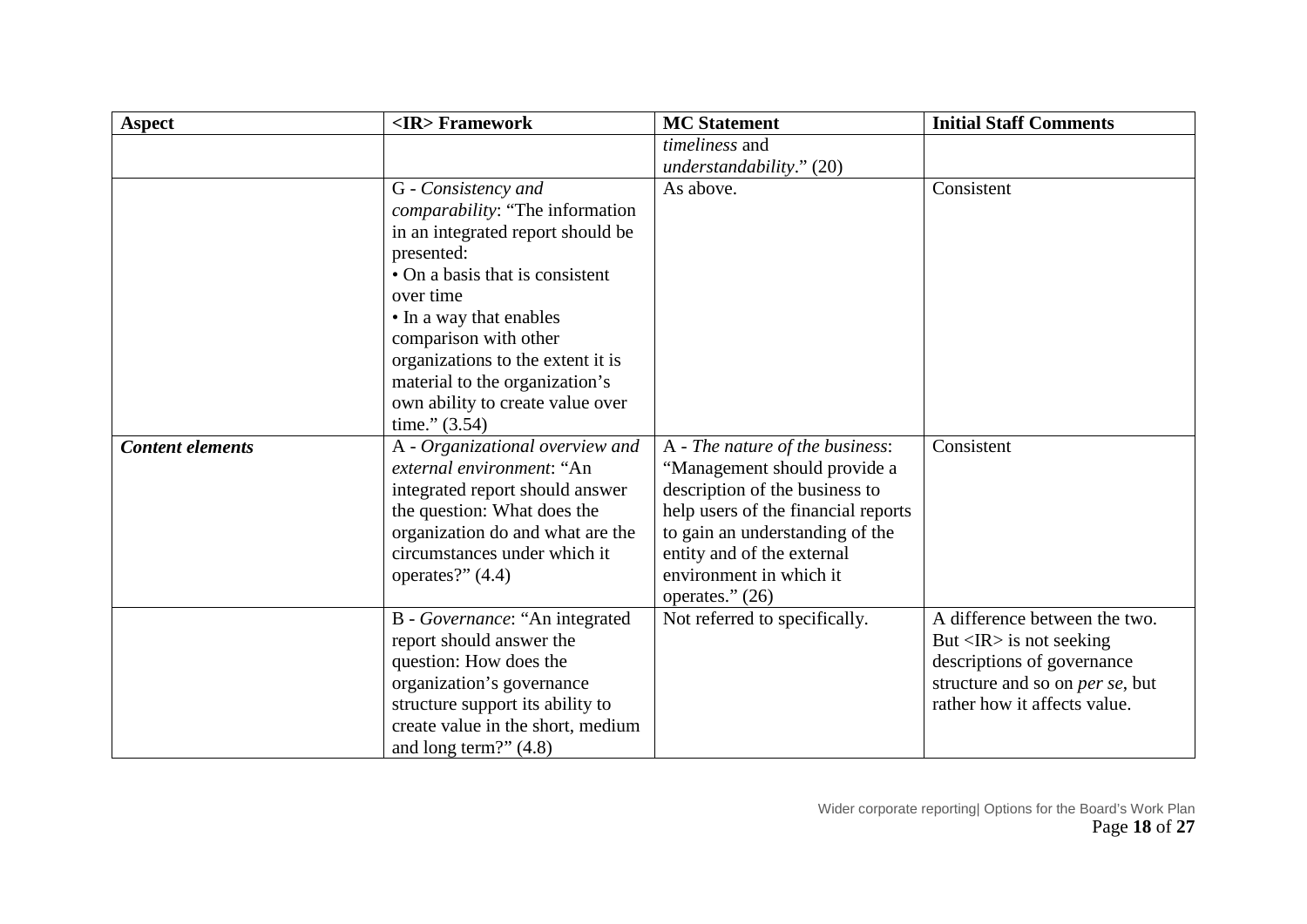| <b>Aspect</b> | <ir>Framework</ir>               | <b>MC</b> Statement                 | <b>Initial Staff Comments</b>                     |
|---------------|----------------------------------|-------------------------------------|---------------------------------------------------|
|               | C - Business model: "An          | Not specifically referred to.       | MC does say: "Management                          |
|               | integrated report should answer  |                                     | commentary should set out the                     |
|               | the question: What is the        |                                     | critical financial and non-                       |
|               | organization's business          |                                     | financial resources available to                  |
|               | model?" $(4.10)$                 |                                     | the entity and how those                          |
|               |                                  |                                     | resources are used in meeting                     |
|               |                                  |                                     | management's stated objectives                    |
|               |                                  |                                     | for the entity" – which is similar                |
|               |                                  |                                     | to describing the business model,                 |
|               |                                  |                                     | in part at least.                                 |
|               | D - Risks and opportunities: "An | $C$ - The entity's most significant | $MC$ and $\langle IR \rangle$ look as if they use |
|               | integrated report should answer  | resources, risks and                | "value" in different ways.                        |
|               | the question: What are the       | relationships: "Management          |                                                   |
|               | specific risks and opportunities | commentary should include a         | MC refers only to "risks",                        |
|               | that affect the organization's   | clear description of the most       | whereas <ir> also refers to "and</ir>             |
|               | ability to create value over the | important resources, risks and      | opportunities".                                   |
|               | short, medium and long term, and | relationships that management       |                                                   |
|               | how is the organization dealing  | believes can affect the entity's    |                                                   |
|               | with them?" $(4.23)$             | value and how those resources,      |                                                   |
|               |                                  | risks and                           |                                                   |
|               |                                  | relationships are managed." (29)    |                                                   |
|               |                                  | Risks: "Management should"          |                                                   |
|               |                                  | disclose an entity's principal risk |                                                   |
|               |                                  | exposures and changes in those      |                                                   |
|               |                                  | risks, together with its plans and  |                                                   |
|               |                                  | strategies for bearing or           |                                                   |
|               |                                  | mitigating those risks, as well as  |                                                   |
|               |                                  | disclosure of the effectiveness of  |                                                   |
|               |                                  | its risk management strategies."    |                                                   |
|               |                                  | (31).                               |                                                   |

Wider corporate reporting| Options for the Board's Work Plan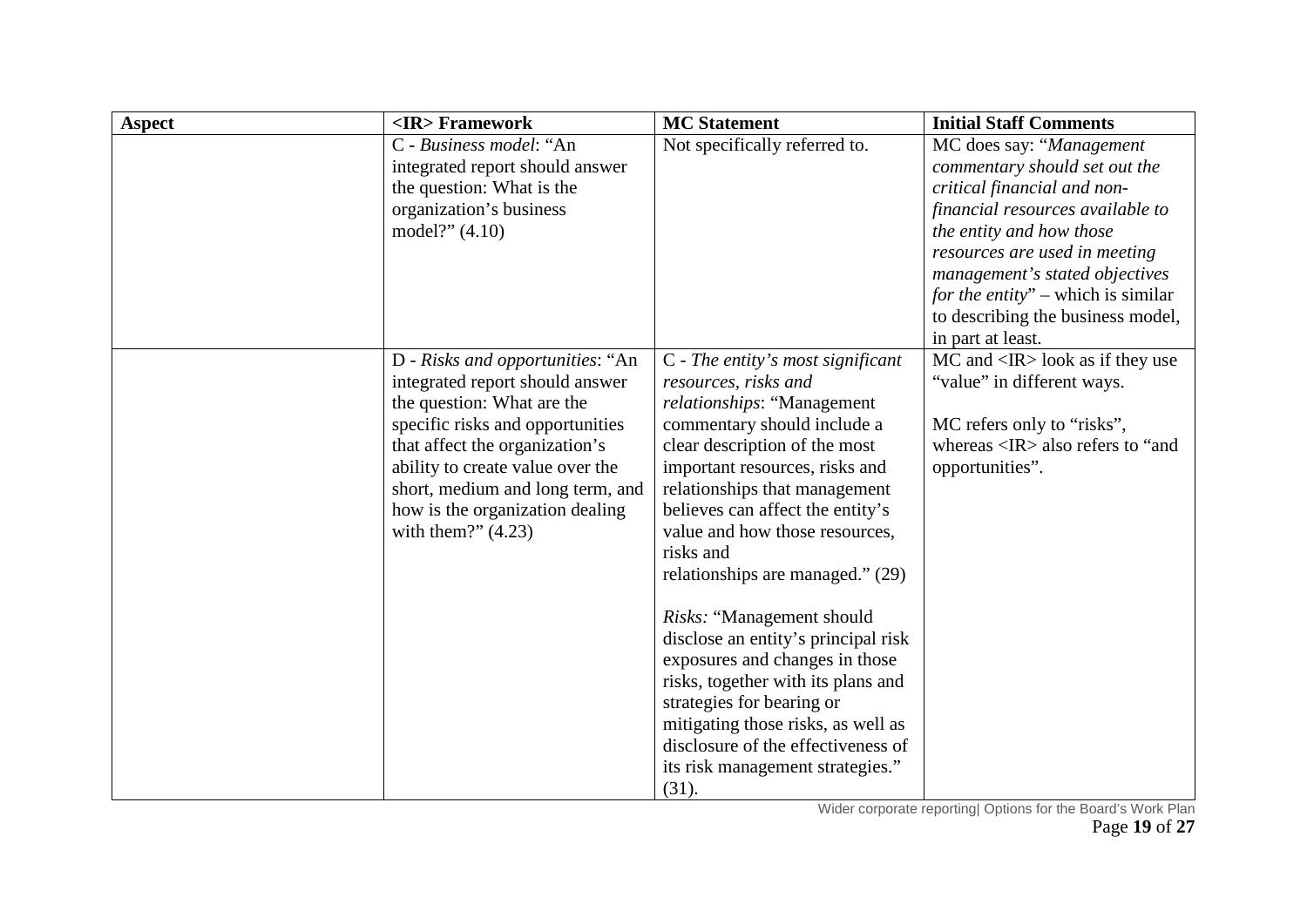| <b>Aspect</b> | <ir>Framework</ir>                        | <b>MC</b> Statement                   | <b>Initial Staff Comments</b>    |
|---------------|-------------------------------------------|---------------------------------------|----------------------------------|
|               | E - Strategy and resource                 | B - Management's objectives and       | Consistent.                      |
|               | <i>allocation</i> : "An integrated report | its strategies for meeting those      |                                  |
|               | should answer the question:               | <i>objectives:</i> "Management should |                                  |
|               | Where does the organization               | disclose its objectives and           |                                  |
|               | want to go and how does it intend         | strategies in a way that enables      |                                  |
|               | to get there?" $(4.27)$                   | users of the financial reports to     |                                  |
|               |                                           | understand the priorities for         |                                  |
|               |                                           | action as well as to identify the     |                                  |
|               |                                           | resources that must be managed        |                                  |
|               |                                           | to deliver results." $(27)$           |                                  |
|               | F - Performance: "An integrated           | D - The results of operations and     | Broadly consistent, but MC does  |
|               | report should answer the                  | <i>prospects</i> : "Management        | not any equivalent concept to    |
|               | question: To what extent has the          | commentary should include a           | "outcomes in terms of effects on |
|               | organization achieved its strategic       | clear description of the entity's     | the capitals".                   |
|               | objectives for the period and what        | financial and non-financial           |                                  |
|               | are its outcomes in terms of              | performance, the extent to which      |                                  |
|               | effects on the capitals?" $(4.30)$        | that performance may be               |                                  |
|               |                                           | indicative of future performance      |                                  |
|               |                                           | and management's assessment of        |                                  |
|               |                                           | the entity's prospects." $(34)$       |                                  |
|               |                                           | Results: "Management                  |                                  |
|               |                                           | commentary should include             |                                  |
|               |                                           | explanations of the                   |                                  |
|               |                                           | performance and progress of the       |                                  |
|               |                                           | entity during the period and its      |                                  |
|               |                                           | position at the end of that period.   |                                  |
|               |                                           | Those explanations provide users      |                                  |
|               |                                           | of the financial reports with         |                                  |
|               |                                           | insight into the main trends and      |                                  |
|               |                                           | factors affecting                     |                                  |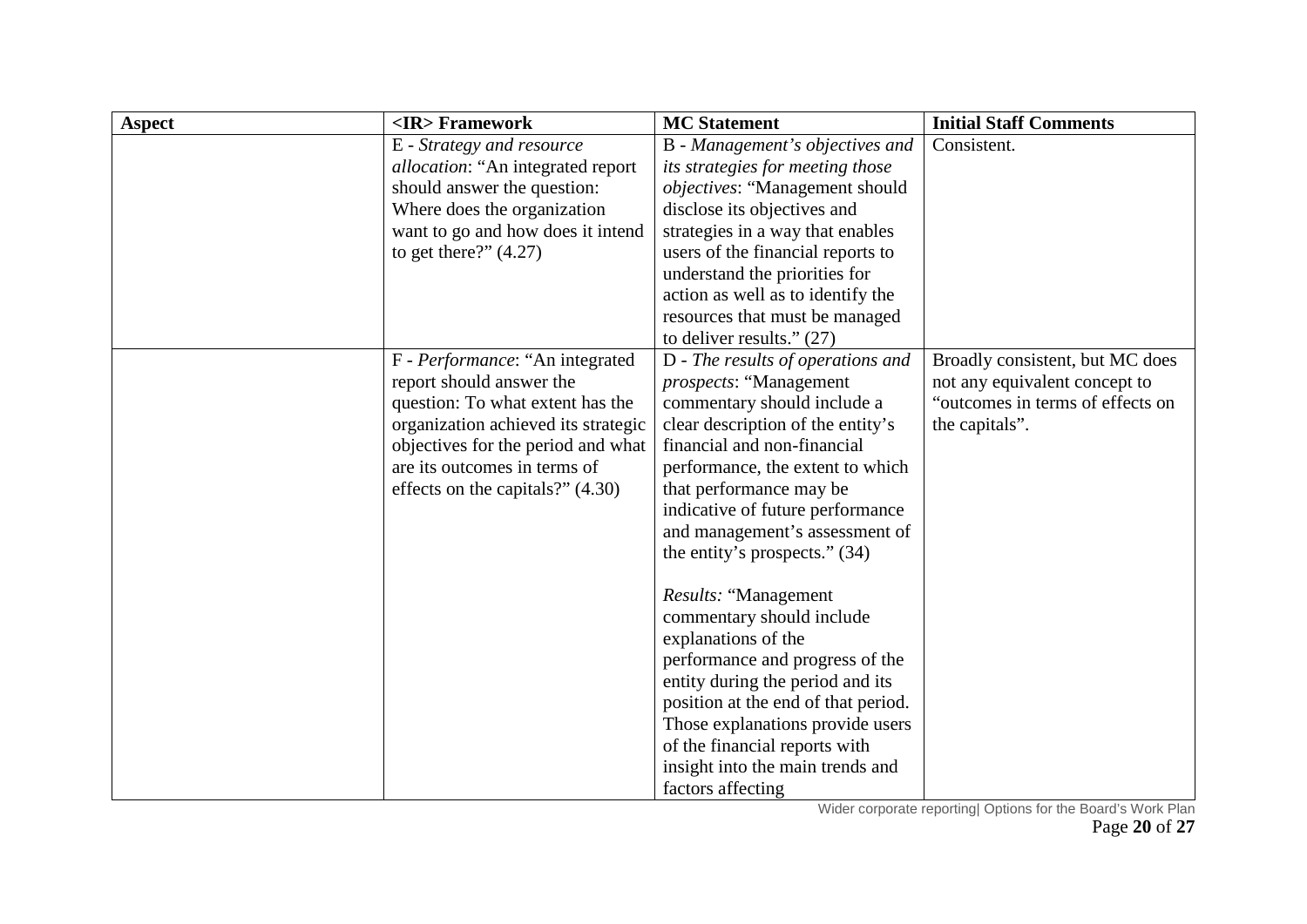| <b>Aspect</b> | <ir>Framework</ir>                                                                                                                                                                                                                                                                                                                                                                                                                                                                                                                                                                                                                                                                                                                                                                                                                                                                                   | <b>MC</b> Statement                                                                                                                                                                                                                                                                                                                                                                                                                                                                                                | <b>Initial Staff Comments</b> |
|---------------|------------------------------------------------------------------------------------------------------------------------------------------------------------------------------------------------------------------------------------------------------------------------------------------------------------------------------------------------------------------------------------------------------------------------------------------------------------------------------------------------------------------------------------------------------------------------------------------------------------------------------------------------------------------------------------------------------------------------------------------------------------------------------------------------------------------------------------------------------------------------------------------------------|--------------------------------------------------------------------------------------------------------------------------------------------------------------------------------------------------------------------------------------------------------------------------------------------------------------------------------------------------------------------------------------------------------------------------------------------------------------------------------------------------------------------|-------------------------------|
|               |                                                                                                                                                                                                                                                                                                                                                                                                                                                                                                                                                                                                                                                                                                                                                                                                                                                                                                      | the business." $(35)$                                                                                                                                                                                                                                                                                                                                                                                                                                                                                              |                               |
|               | "Quantitative indicators, such as<br>KPIs and monetized metrics, and<br>the context in which they are<br>provided can be very helpful in<br>explaining how an organization<br>creates value and how it uses and<br>affects various capitals. While<br>quantitative indicators are<br>included in an integrated report<br>whenever it is practicable and<br>relevant to do so:<br>The ability of the<br>organization to create<br>value can best be reported<br>on through a combination<br>of quantitative and<br>qualitative information<br>(see also paragraph 3.8)<br>regarding the connectivity<br>of quantitative and<br>qualitative information).<br>It is not the purpose of an<br>integrated report to<br>quantify or monetize the<br>value of the organization at<br>a point in time, the value it<br>creates over a period, or its<br>uses of or effects on all the<br>capitals." $(1.11)$ | E - The critical performance<br>measures and indicators that<br>management uses to evaluate the<br>entity's performance against<br>stated objectives: "Management<br>should disclose performance<br>measures and indicators (both<br>financial and non-financial) that<br>are used by management to<br>assess progress against its stated<br>objectives. Management should<br>explain why the results from<br>performance measures have<br>changed over the period or how<br>the indicators have changed."<br>(37) | Consistent                    |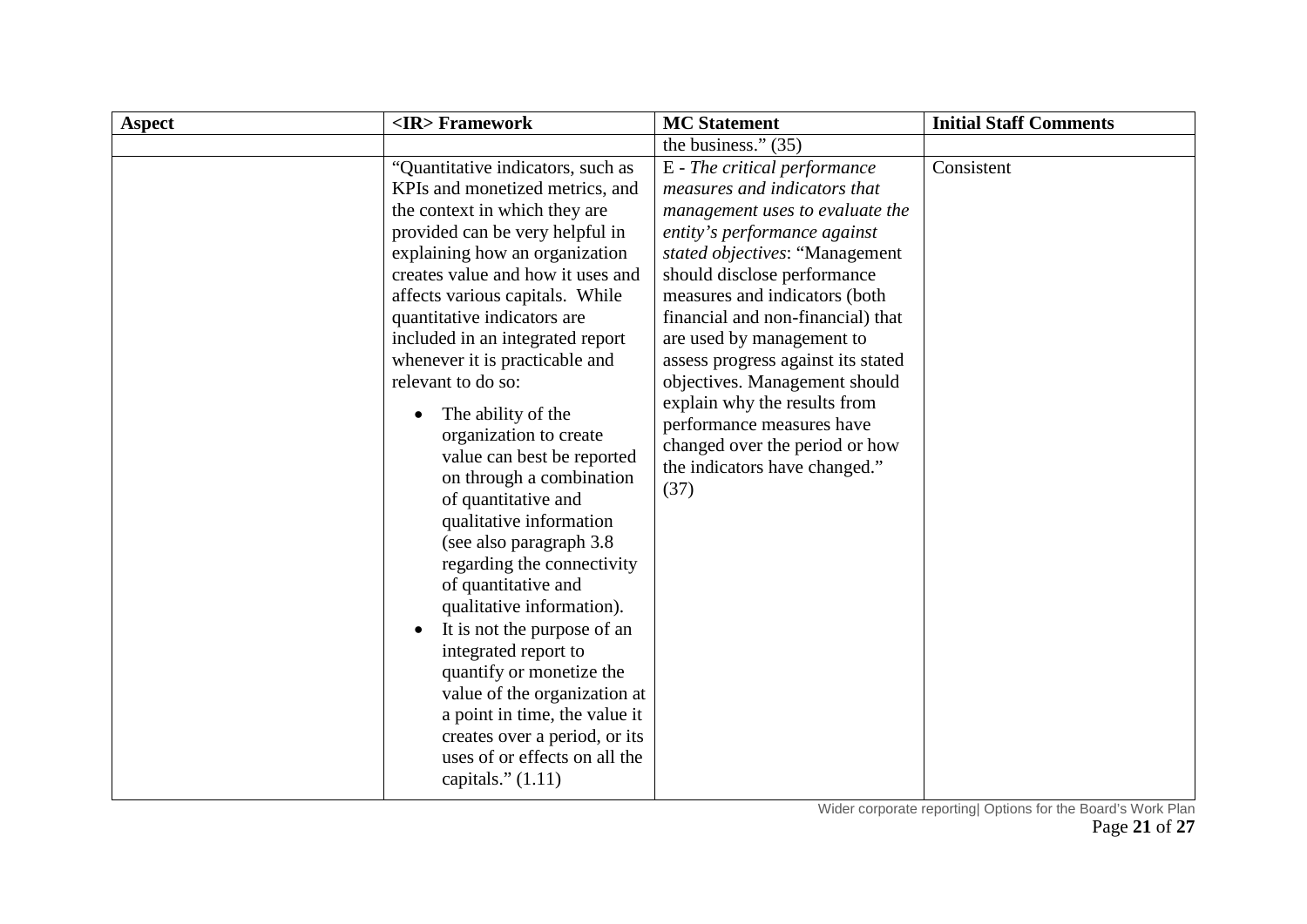| <b>Aspect</b> | <ir>Framework</ir>                                                                                                                                                                                                                                                                                                                                                                           | <b>MC</b> Statement                                                                                                                                                    | <b>Initial Staff Comments</b> |
|---------------|----------------------------------------------------------------------------------------------------------------------------------------------------------------------------------------------------------------------------------------------------------------------------------------------------------------------------------------------------------------------------------------------|------------------------------------------------------------------------------------------------------------------------------------------------------------------------|-------------------------------|
|               | Quantitative indicators, such as<br>KPIs, can help increase<br>comparability and are particularly<br>helpful in expressing and<br>reporting against targets.<br>Common characteristics of<br>suitable quantitative indicators<br>may include that they are:                                                                                                                                  |                                                                                                                                                                        |                               |
|               | Presented with qualitative<br>$\bullet$<br>information to provide<br>context and improve<br>meaningfulness. Relevant<br>qualitative information<br>includes an explanation<br>of:<br>measurement methods and<br>underlying assumptions<br>the reasons for significant<br>variations from targets,<br>trends or benchmarks, and<br>why they are or are not<br>expected to reoccur."<br>(4.53) |                                                                                                                                                                        |                               |
|               | G - Outlook: "An integrated<br>report should answer the<br>question: What challenges and<br>uncertainties is the organization<br>likely to encounter in pursuing its                                                                                                                                                                                                                         | D - The results of operations and<br><i>prospects</i> : "Management<br>commentary should include a<br>clear description of the entity's<br>financial and non-financial | Consistent                    |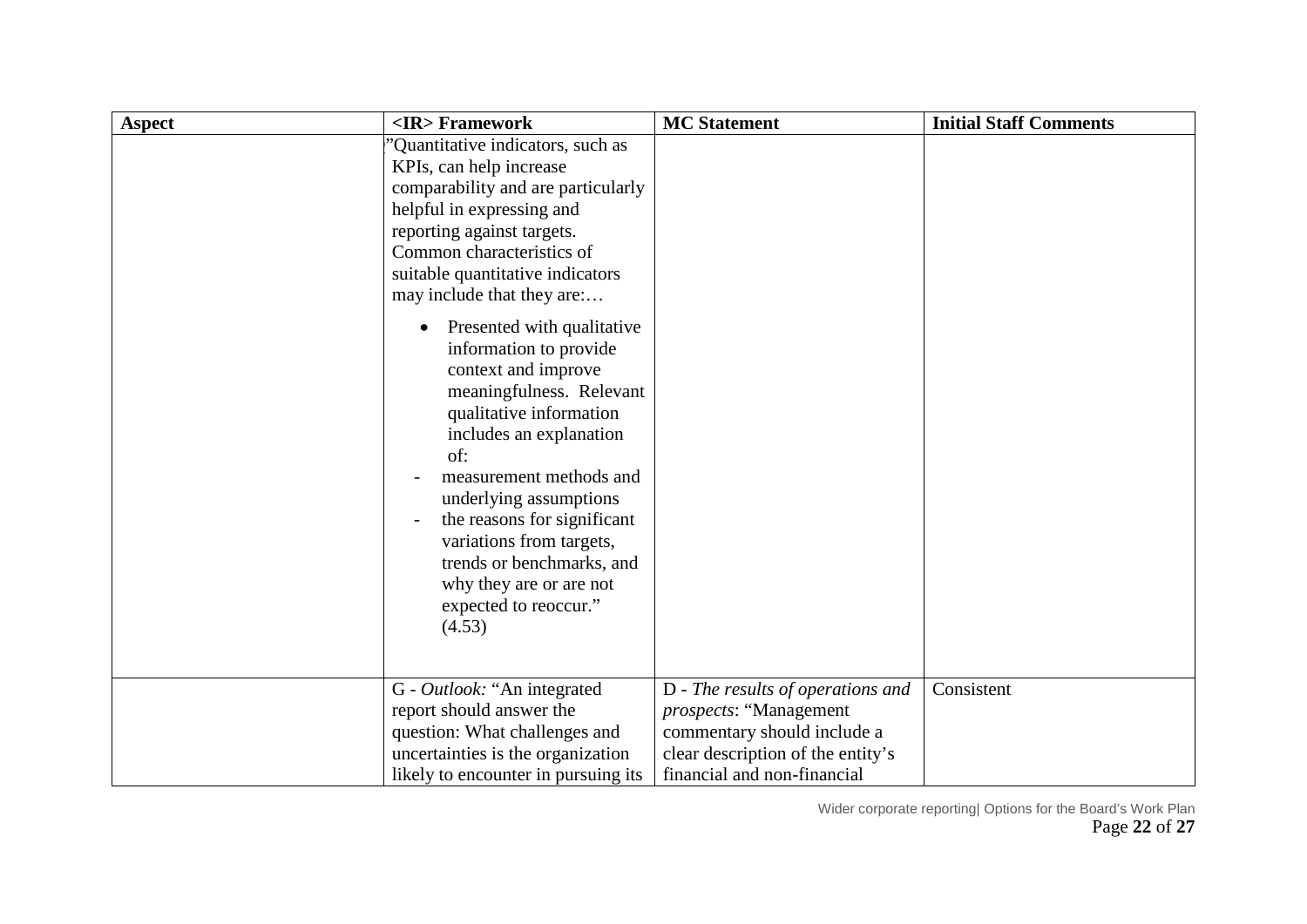| <b>Aspect</b> | <ir>Framework</ir>                   | <b>MC</b> Statement               | <b>Initial Staff Comments</b>                |
|---------------|--------------------------------------|-----------------------------------|----------------------------------------------|
|               | strategy, and what are the           | performance, the extent to which  |                                              |
|               | potential implications for its       | that performance may be           |                                              |
|               | business model and future            | indicative of future performance  |                                              |
|               | performance?" (4.34)                 | and management's assessment of    |                                              |
|               |                                      | the entity's prospects." $(34)$   |                                              |
|               |                                      |                                   |                                              |
|               |                                      | Prospects: "Management should     |                                              |
|               |                                      | provide an analysis of the        |                                              |
|               |                                      | prospects of the entity, which    |                                              |
|               |                                      | may include targets for financial |                                              |
|               |                                      | and non-financial measures. This  |                                              |
|               |                                      | information can help users of the |                                              |
|               |                                      | financial reports to understand   |                                              |
|               |                                      | how management intends to         |                                              |
|               |                                      | implement its strategies for the  |                                              |
|               |                                      | entity over the long term." (35)  |                                              |
|               | H - Basis of preparation and         | Management's view:                | Potentially not consistent – MC              |
|               | <i>presentation</i> : "An integrated | "Management commentary            | does not seem to have an                     |
|               | report should answer the             | should provide management's       | equivalent specific requirement in           |
|               | question: How does the               | perspective of the entity's       | $\langle$ IR $>$ to disclose the materiality |
|               | organization determine what          | performance, position and         | determination process, the                   |
|               | matters to include in the            | progress. Management              | reporting boundary, and a                    |
|               | integrated report and how are        | commentary should derive from     | summary of significant                       |
|               | such matters quantified or           | the information that is important | frameworks and methods.                      |
|               | evaluated?" (4.40)                   | to management in managing the     |                                              |
|               |                                      | business." $(15)$                 |                                              |
|               | " Common characteristics of          |                                   |                                              |
|               | suitable quantitative indicators     |                                   |                                              |
|               | may include that they are:           |                                   |                                              |
|               | $\cdots$                             |                                   |                                              |
|               |                                      |                                   |                                              |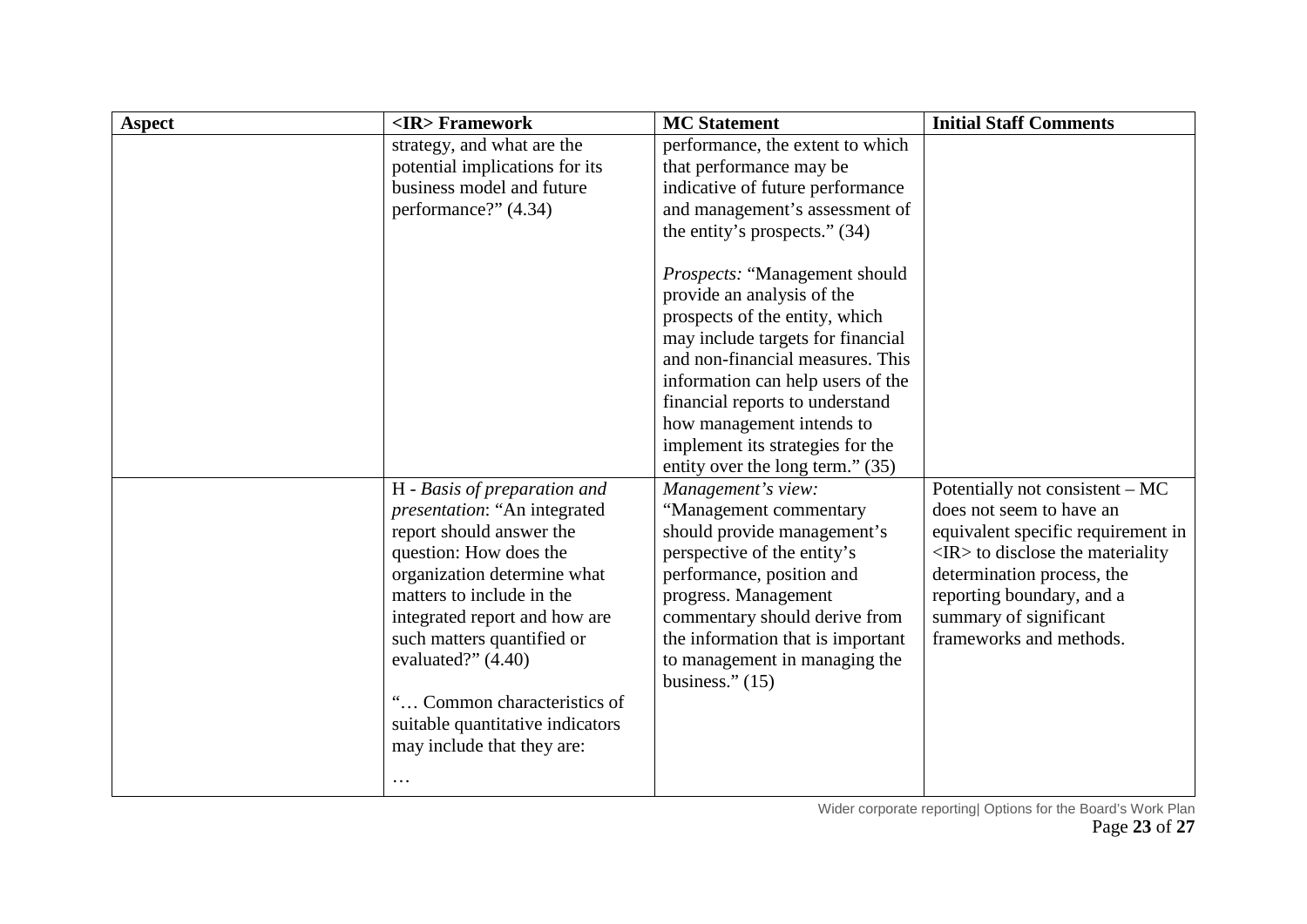| <b>Aspect</b>           | <ir>Framework</ir>                                                                                                                                                                                                                                                                                                                                                                                                                                   | <b>MC</b> Statement                                                                                                                                                                        | <b>Initial Staff Comments</b>                              |
|-------------------------|------------------------------------------------------------------------------------------------------------------------------------------------------------------------------------------------------------------------------------------------------------------------------------------------------------------------------------------------------------------------------------------------------------------------------------------------------|--------------------------------------------------------------------------------------------------------------------------------------------------------------------------------------------|------------------------------------------------------------|
|                         | Consistent with indicators used<br>internally by those charged<br>with governance" $(4.53)$                                                                                                                                                                                                                                                                                                                                                          |                                                                                                                                                                                            |                                                            |
|                         | I - General reporting guidance:<br>"The following general reporting"<br>matters are relevant to various<br><b>Content Elements:</b><br>• Disclosure of material matters<br>(see paragraphs $4.50-4.53$ )<br>• Disclosures about the capitals<br>(see paragraphs $4.54-4.55$ )<br>• Time frames for short, medium<br>and long term (see paragraphs)<br>$4.57 - 4.59$<br>• Aggregation and disaggregation<br>(see paragraphs $4.60-4.62$ )."<br>(4.49) | Not referred to specifically.                                                                                                                                                              | A potential difference between<br>$\langle$ IR $>$ and MC. |
| <b>Identification</b>   | An integrated report should be a<br>designated, identifiable<br>communication. (1.12)                                                                                                                                                                                                                                                                                                                                                                | Identification of management<br>commentary: "Management<br>should identify clearly what it is<br>presenting as management<br>commentary and distinguish it<br>from other information." (6) | Consistent                                                 |
| Responsibility/Approval | "Any communication claiming to<br>be an integrated report and<br>referencing the Framework<br>should apply all the requirements<br>identified in bold italic type<br>unless:                                                                                                                                                                                                                                                                         | "An assertion that management<br>commentary complies with the<br>Practice Statement can be made<br>only if it complies with the<br>Statement in its entirety." (7)                         | Consistent.                                                |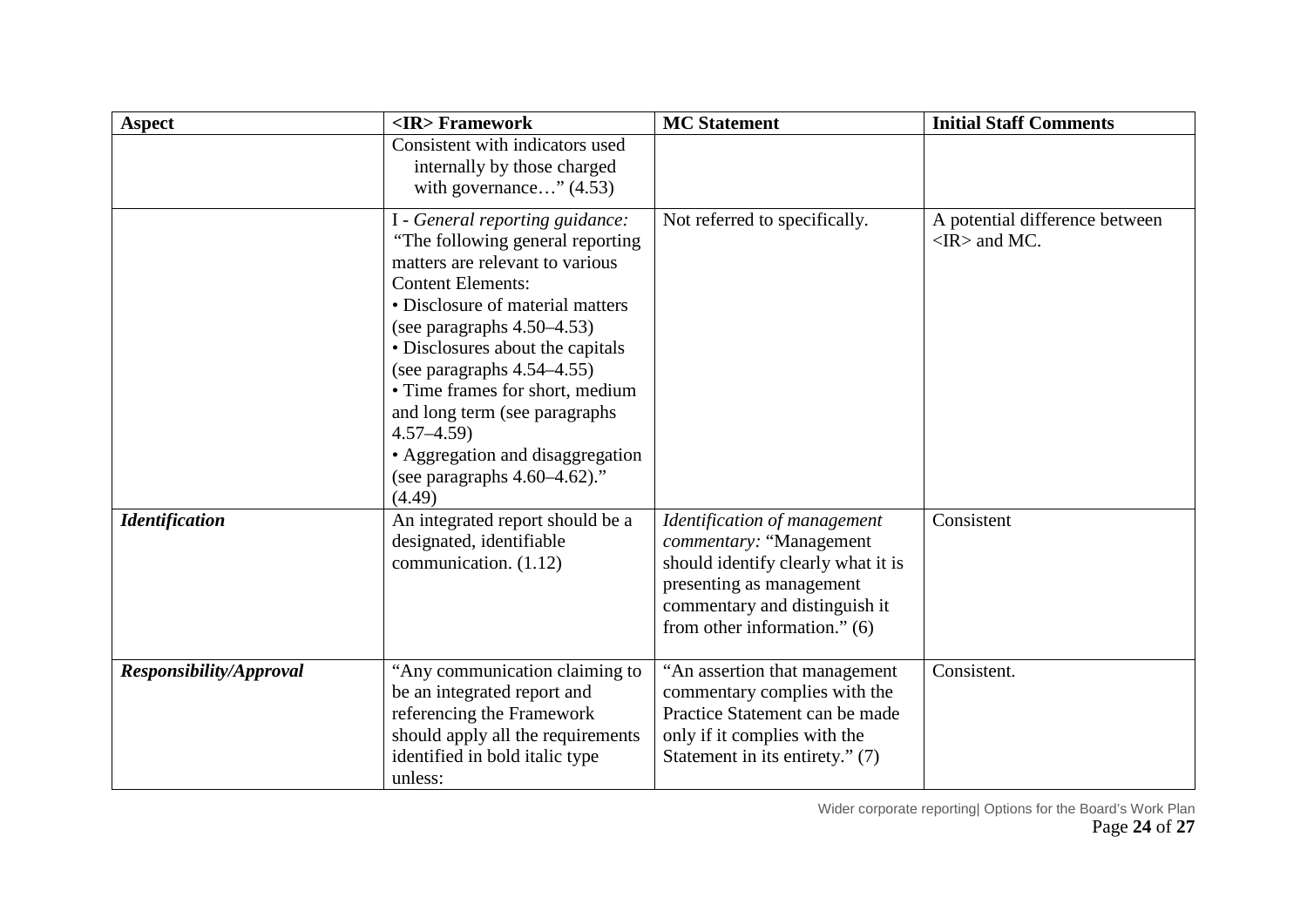| <b>Aspect</b>                  | <ir>Framework</ir>                                                                                                                                                   | <b>MC</b> Statement                                            | <b>Initial Staff Comments</b>                                                       |
|--------------------------------|----------------------------------------------------------------------------------------------------------------------------------------------------------------------|----------------------------------------------------------------|-------------------------------------------------------------------------------------|
|                                | The unavailability of reliable<br>information or specific legal<br>prohibitions results in an<br>inability to disclose material<br>information                       |                                                                |                                                                                     |
|                                | Disclosure of material<br>information would cause<br>significant competitive harm."<br>(1.17)                                                                        |                                                                |                                                                                     |
|                                | "In the case of the unavailability<br>of reliable information or specific<br>legal prohibitions, an integrated<br>report should:                                     |                                                                |                                                                                     |
|                                | Indicate the nature of the<br>information that has been<br>omitted                                                                                                   |                                                                |                                                                                     |
|                                | Explain the reason why it has<br>been omitted                                                                                                                        |                                                                |                                                                                     |
|                                | In the case of the unavailability<br>of data, identify the steps<br>being taken to obtain the<br>information and the expected<br>time frame for doing so."<br>(1.18) |                                                                |                                                                                     |
| <b>Responsibility/Approval</b> | "An integrated report should<br>include a statement from those                                                                                                       | "When management commentary<br>is presented, management should | Broadly consistent, but IR is<br>more detailed in spelling out<br>what is expected. |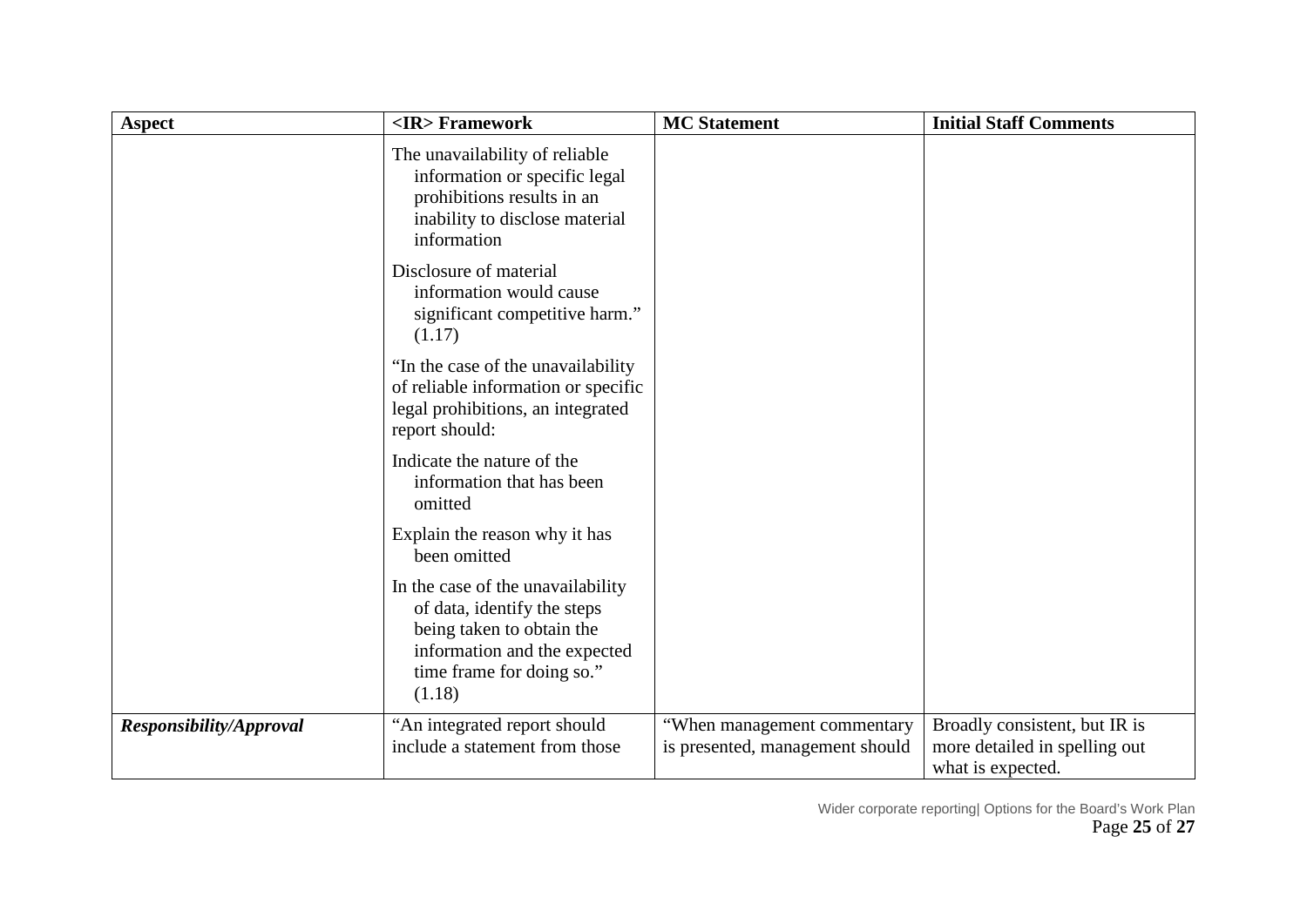| <b>Aspect</b> | <ir> Framework</ir>                | <b>MC</b> Statement               | <b>Initial Staff Comments</b> |
|---------------|------------------------------------|-----------------------------------|-------------------------------|
|               | charged with governance that       | explain the extent to which the   |                               |
|               | includes:                          | Practice Statement has been       |                               |
|               | • An acknowledgement of their      | followed. An assertion that       |                               |
|               | responsibility to ensure the       | management commentary             |                               |
|               | integrity of the integrated report | complies with the Practice        |                               |
|               | • An acknowledgement that they     | Statement can be made only if it  |                               |
|               | have applied their collective mind | complies with the Statement in    |                               |
|               | to the preparation and             | its entirety." $(7)$              |                               |
|               | presentation of the integrated     |                                   |                               |
|               | report                             | "The Practice Statement refers to |                               |
|               | • Their opinion or conclusion      | 'management' as the persons       |                               |
|               | about whether the integrated       | responsible for the decision-     |                               |
|               | report is presented in accordance  | making and oversight of the       |                               |
|               | with this Framework                | entity. They may include          |                               |
|               | or, if it does not include such a  | executive employees, key          |                               |
|               | statement, it should explain:      | management personnel and          |                               |
|               | • What role those charged with     | members of a governing body."     |                               |
|               | governance played in its           | (IN6)                             |                               |
|               | preparation and presentation       |                                   |                               |
|               | • What steps are being taken to    |                                   |                               |
|               | include such a statement in future |                                   |                               |
|               | reports                            |                                   |                               |
|               | • The time frame for doing so,     |                                   |                               |
|               | which should be no later than the  |                                   |                               |
|               | organization's third integrated    |                                   |                               |
|               | report that references this        |                                   |                               |
|               | Framework." $(1.20)$               |                                   |                               |
|               | "Those charged with governance:    |                                   |                               |
|               | The person(s) or organization(s)   |                                   |                               |
|               | (e.g., the board of directors or a |                                   |                               |
|               | corporate trustee) with            |                                   |                               |